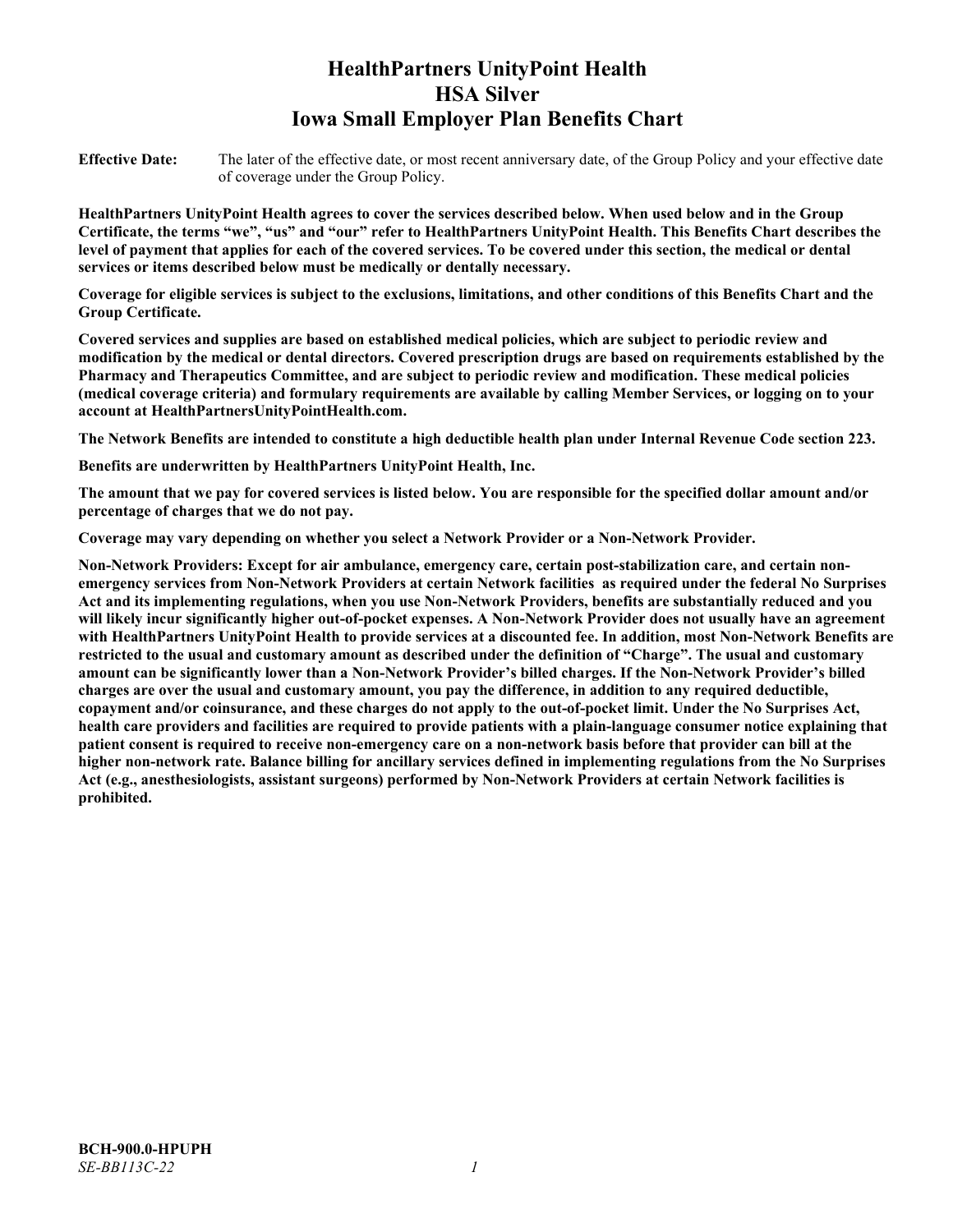# **These definitions apply to this Benefits Chart. They also apply to the Group Certificate.**

| <b>Biosimilar drug:</b> | A prescription drug, approved by the Food and Drug Administration (FDA), that the FDA has<br>determined is biosimilar to and interchangeable with a biological brand name drug. Biosimilar<br>drugs are not considered generic drugs and are not covered under the generic drug benefit.                                                                                                                                                                                                                                                                                                                                           |
|-------------------------|------------------------------------------------------------------------------------------------------------------------------------------------------------------------------------------------------------------------------------------------------------------------------------------------------------------------------------------------------------------------------------------------------------------------------------------------------------------------------------------------------------------------------------------------------------------------------------------------------------------------------------|
| <b>Brand name drug:</b> | A prescription drug, approved by the Food and Drug Administration (FDA), that is<br>manufactured, sold, or licensed for sale under a trademark by the pharmaceutical company that<br>originally researched and developed the drug. Brand name drugs have the same active-ingredient<br>formula as the generic version of the drug. However, generic drugs are manufactured and sold by<br>other drug manufacturers and are generally not available until after the patent on the brand name<br>drug has expired. A few brand name drugs may be covered at the generic drug benefit level if<br>this is indicated on the formulary. |
| Calendar year:          | This is the 12-month period beginning 12:01 A.M. central time, on January 1, and ending 12:00<br>A.M. central time of the next following December 31.                                                                                                                                                                                                                                                                                                                                                                                                                                                                              |
| Charge:                 | For covered services delivered by participating Network Providers, is the provider's discounted<br>charge for a given medical/surgical service, procedure or item.                                                                                                                                                                                                                                                                                                                                                                                                                                                                 |
|                         | For covered services delivered by Non-Network providers, a contracted rate may apply if such<br>arrangement is available to HealthPartners UnityPoint Health.                                                                                                                                                                                                                                                                                                                                                                                                                                                                      |
|                         | For the Usual and Customary Charge for covered services delivered by Non-Network Providers,<br>our payment is calculated using one of the following options to be determined at the discretion of<br>HealthPartners UnityPoint Health: 1) a percentage of the Medicare fee schedule; 2) a comparable<br>schedule if the service is not on the Medicare fee schedule; or 3) a commercially reasonable rate<br>for such service.                                                                                                                                                                                                     |
|                         | The usual and customary charge is the maximum amount allowed that we consider in the<br>calculation of the payment of charges incurred for certain covered services. You must pay for<br>any charges above the usual and customary charge, and they do not apply to the out-of-pocket<br>limit.                                                                                                                                                                                                                                                                                                                                    |
|                         | A charge is incurred for covered ambulatory medical and surgical services, on the date the<br>service or item is provided. A charge is incurred for covered inpatient services, on the date of<br>admission to a hospital. To be covered, a charge must be incurred on or after your effective date<br>and on or before the termination date.                                                                                                                                                                                                                                                                                      |
| Copayment/coinsurance:  | The specified dollar amount, or percentage, of charges incurred for covered services, which we<br>do not pay, but which you must pay, each time you receive certain medical services, procedures<br>or items. Our payment for those covered services or items begins after the copayment or<br>coinsurance is satisfied. Covered services or items requiring a copayment or coinsurance are<br>specified in this Benefits Chart.                                                                                                                                                                                                   |
|                         | For services provided by a Network Provider:                                                                                                                                                                                                                                                                                                                                                                                                                                                                                                                                                                                       |
|                         | An amount which is listed as a flat dollar copayment is applied to a Network Provider's<br>discounted charges for a given service. However, if the Network Provider's discounted charge<br>for a service or item is less than the flat dollar copayment, you will pay the Network Provider's<br>discounted charge. An amount which is listed as a percentage of charges or coinsurance is based<br>on the Network Provider's discounted charges, calculated at the time the claim is processed,<br>which may include an agreed upon fee schedule rate for case rate or withhold arrangements.                                      |
|                         | For services provided by a Non-Network Provider:                                                                                                                                                                                                                                                                                                                                                                                                                                                                                                                                                                                   |
|                         | Any copayment or coinsurance is applied to the lesser of the provider's charges or the usual and<br>customary charge for a service.                                                                                                                                                                                                                                                                                                                                                                                                                                                                                                |
|                         | A copayment or coinsurance is due at the time a service is provided, or when billed by the<br>provider.                                                                                                                                                                                                                                                                                                                                                                                                                                                                                                                            |
|                         |                                                                                                                                                                                                                                                                                                                                                                                                                                                                                                                                                                                                                                    |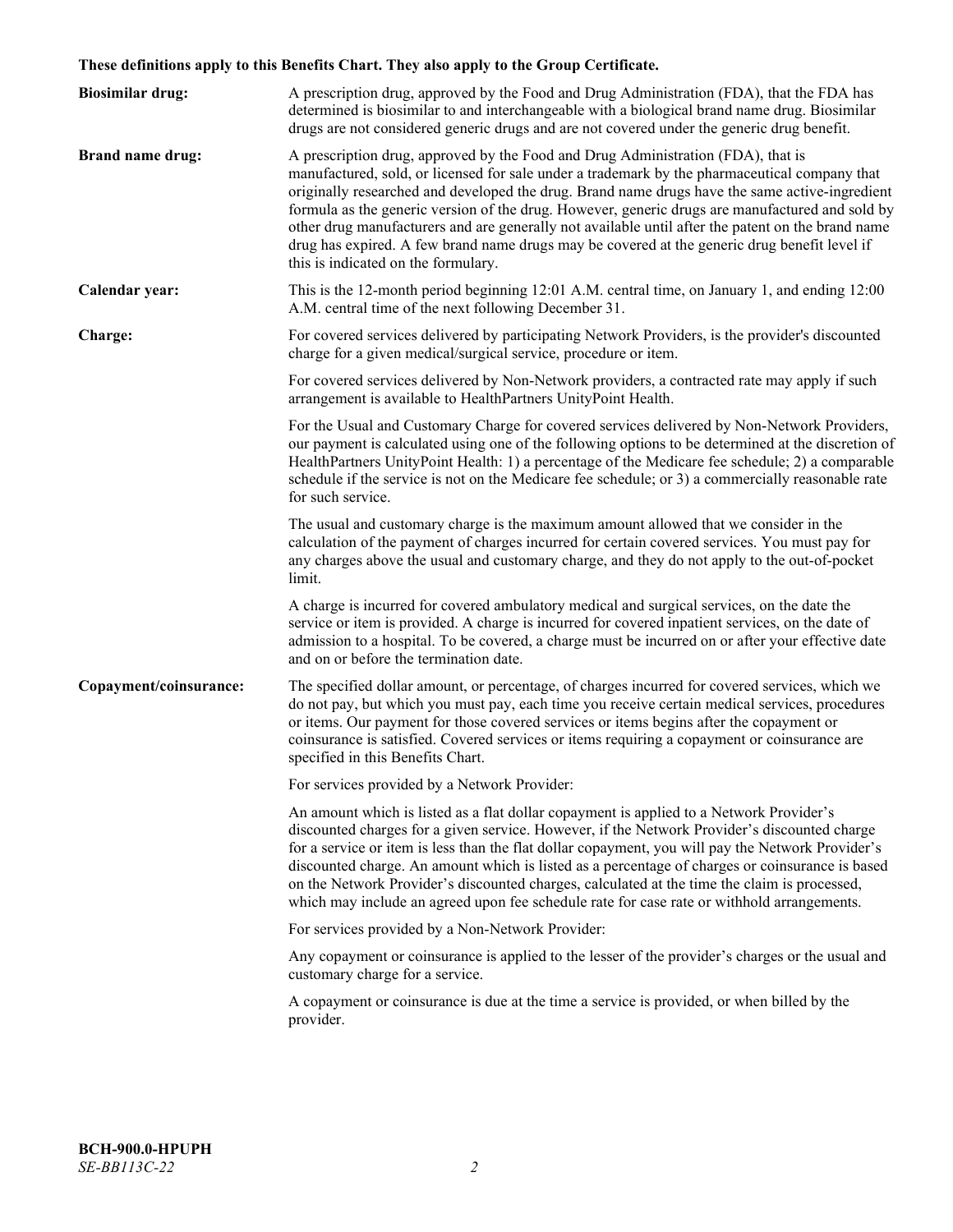| Deductible:               | The specified dollar amount of charges incurred for covered services, which we do not pay, but<br>an enrollee or a family has to pay first in a calendar year. Our payment for those services or items<br>begins after the deductible is satisfied. For Network Providers, the amount of the charges that<br>apply to the deductible are based on the Network Provider's discounted charges, calculated at the<br>time the claim is processed, which may include an agreed upon fee schedule rate for case rate or<br>withhold arrangements. For Non-Network Providers, the amount of charges that apply to the<br>deductible are the lesser of the provider's charges or the usual and customary charge for a<br>service. |
|---------------------------|----------------------------------------------------------------------------------------------------------------------------------------------------------------------------------------------------------------------------------------------------------------------------------------------------------------------------------------------------------------------------------------------------------------------------------------------------------------------------------------------------------------------------------------------------------------------------------------------------------------------------------------------------------------------------------------------------------------------------|
|                           | Any amounts paid or reimbursed by a third party, including but not limited to: point of service<br>rebates, manufacturer coupons, manufacturer debit cards or other forms of direct reimbursement<br>to an insured for a product or service, will not apply toward your deductible, to the extent<br>permitted under state and federal law.                                                                                                                                                                                                                                                                                                                                                                                |
|                           | Your plan has an embedded deductible. This means once an insured meets the individual<br>deductible, the plan begins paying benefits for that person. If two or more members of the family<br>meet the family deductible, the plan begins paying benefits for all members of the family,<br>regardless of whether each insured has met the individual deductible. However, an insured may<br>not contribute more than the individual deductible toward the family deductible.                                                                                                                                                                                                                                              |
|                           | All services are subject to the deductible, unless otherwise indicated below in this Benefits Chart.                                                                                                                                                                                                                                                                                                                                                                                                                                                                                                                                                                                                                       |
| Formulary:                | This is a current list, which may be revised from time to time, of prescription drugs, medications,<br>equipment and supplies covered by us as indicated in this Benefits Chart which are covered at the<br>highest benefit level. Some drugs on the formulary may require prior authorization to be covered<br>as formulary drugs. The formulary, and information on drugs that require prior authorization, are<br>available by calling Member Services, or logging on to your account at<br>HealthPartnersUnityPointHealth.com.                                                                                                                                                                                         |
| Generic drug:             | A prescription drug, approved by the Food and Drug Administration (FDA) that the FDA has<br>determined is comparable to a brand name drug product in dosage form, strength, route of<br>administration, quality, intended use and documented bioequivalence. Generally, generic drugs<br>cost less than brand name drugs. Some brand name drugs may be covered at the generic drug<br>benefit level if this is indicated on the formulary.                                                                                                                                                                                                                                                                                 |
| Lifetime maximum benefit: | The specified coverage limit actually paid by us for services and/or charges incurred by you for a<br>given procedure or diagnosis. Payment of benefits under this Benefits Chart ceases when that<br>lifetime maximum benefit is reached. You have to pay for any subsequent charges. Essential<br>health benefits are not subject to any lifetime maximums.                                                                                                                                                                                                                                                                                                                                                              |
| Non-formulary drug:       | This is a prescription drug, approved by the Food and Drug Administration (FDA), that is not on<br>the formulary, is medically necessary and is not investigative or otherwise excluded under the<br>Certificate.                                                                                                                                                                                                                                                                                                                                                                                                                                                                                                          |
| Out-of-pocket expenses:   | You pay the specified copayments/coinsurance and deductibles applicable for particular services,<br>subject to the out-of-pocket limits described below. These amounts are in addition to the monthly<br>premium payments.                                                                                                                                                                                                                                                                                                                                                                                                                                                                                                 |
| Out-of-pocket limit:      | You pay the copayments/coinsurance and deductibles for covered services, to the individual or<br>family out-of-pocket limits. Thereafter we cover 100% of charges incurred for all other covered<br>services, for the rest of the calendar year. You pay amounts greater than the out-of-pocket limits<br>if you exceed any lifetime maximum benefit or any visit or day limits. Essential health benefits<br>are not subject to any lifetime maximums.                                                                                                                                                                                                                                                                    |
|                           | Non-Network Benefits above the usual and customary charge (see definition of charge above) do<br>not apply to the out-of-pocket limit.                                                                                                                                                                                                                                                                                                                                                                                                                                                                                                                                                                                     |
|                           | Non-Network Benefits for transplant surgery do not apply to the out-of-pocket limit.                                                                                                                                                                                                                                                                                                                                                                                                                                                                                                                                                                                                                                       |
|                           | Any amounts paid or reimbursed by a third party, including but not limited to: point of service<br>rebates, manufacturer coupons, manufacturer debit cards or other forms of direct reimbursement<br>to an insured for a product or service, will not apply as an out-of-pocket expense, to the extent<br>permitted under state and federal law.                                                                                                                                                                                                                                                                                                                                                                           |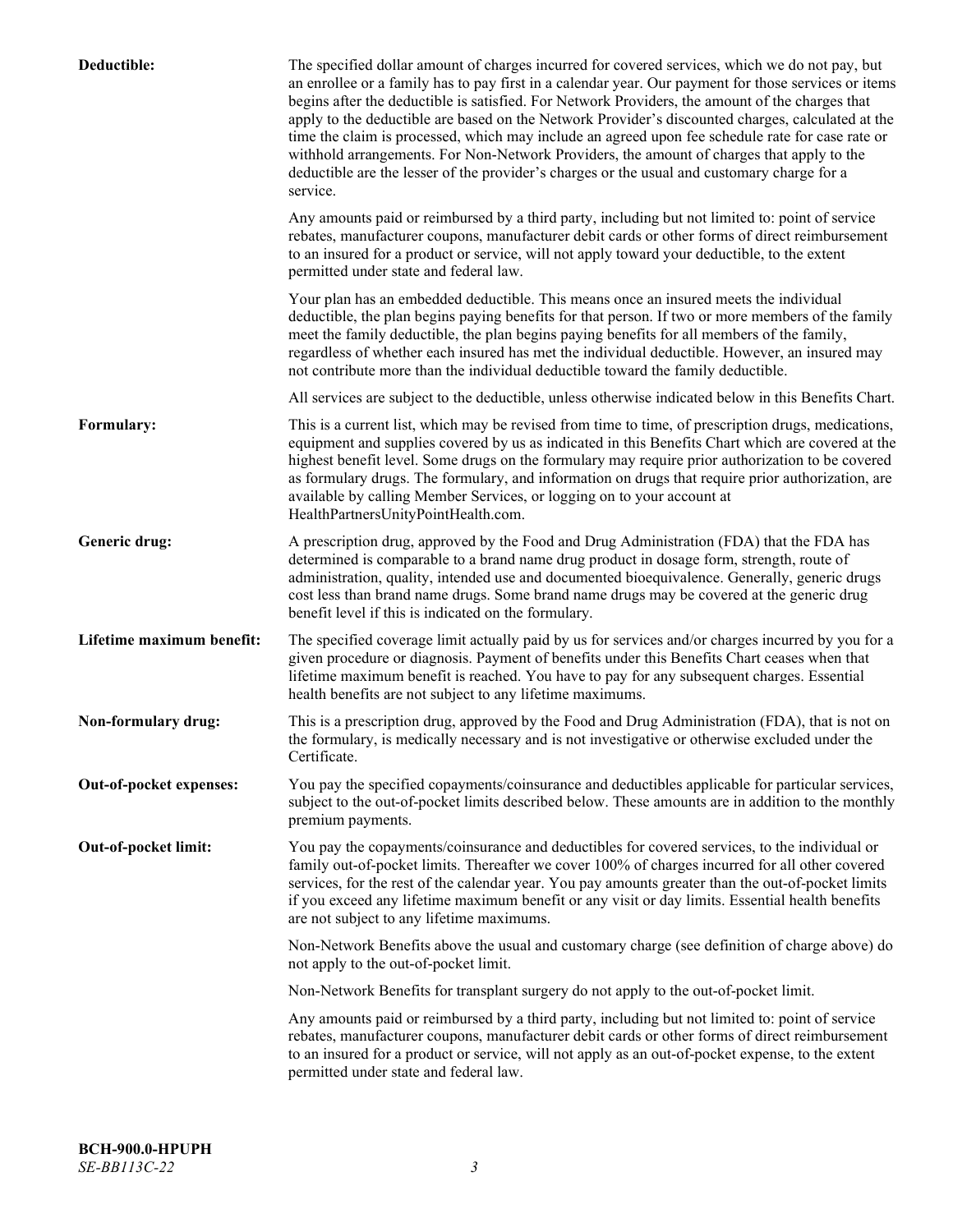|                              | You are responsible to keep track of the out-of-pocket expenses. Contact our Member Services<br>department for assistance in determining the amount paid by the enrollee for specific eligible<br>services received. Claims for reimbursement under the out-of-pocket limit provisions are subject<br>to the same time limits and provisions described under the "Claims Provisions" section of the<br>Certificate.                                                                                                                |
|------------------------------|------------------------------------------------------------------------------------------------------------------------------------------------------------------------------------------------------------------------------------------------------------------------------------------------------------------------------------------------------------------------------------------------------------------------------------------------------------------------------------------------------------------------------------|
| <b>Preventive drug list:</b> | This is a current list, which may be revised from time to time, of certain formulary preventive<br>prescription drugs and certain diabetic supplies, covered under the Plan as indicated in this<br>Benefits Chart. The Preventive Drug List is available by logging on to your account at<br>HealthPartnersUnityPointHealth.com or by calling Member Services.                                                                                                                                                                    |
| <b>Specialty drug list:</b>  | This is a current list, which may be revised from time to time, of prescription drugs, medications,<br>equipment and supplies, which are typically bio-pharmaceuticals. The purpose of a specialty<br>drug list is to facilitate enhanced monitoring of complex therapies used to treat specific<br>conditions. Specialty drugs are covered by us as indicated in this Benefits Chart. The specialty<br>drug list is available by calling Member Services, or logging on to your account at<br>HealthPartnersUnityPointHealth.com. |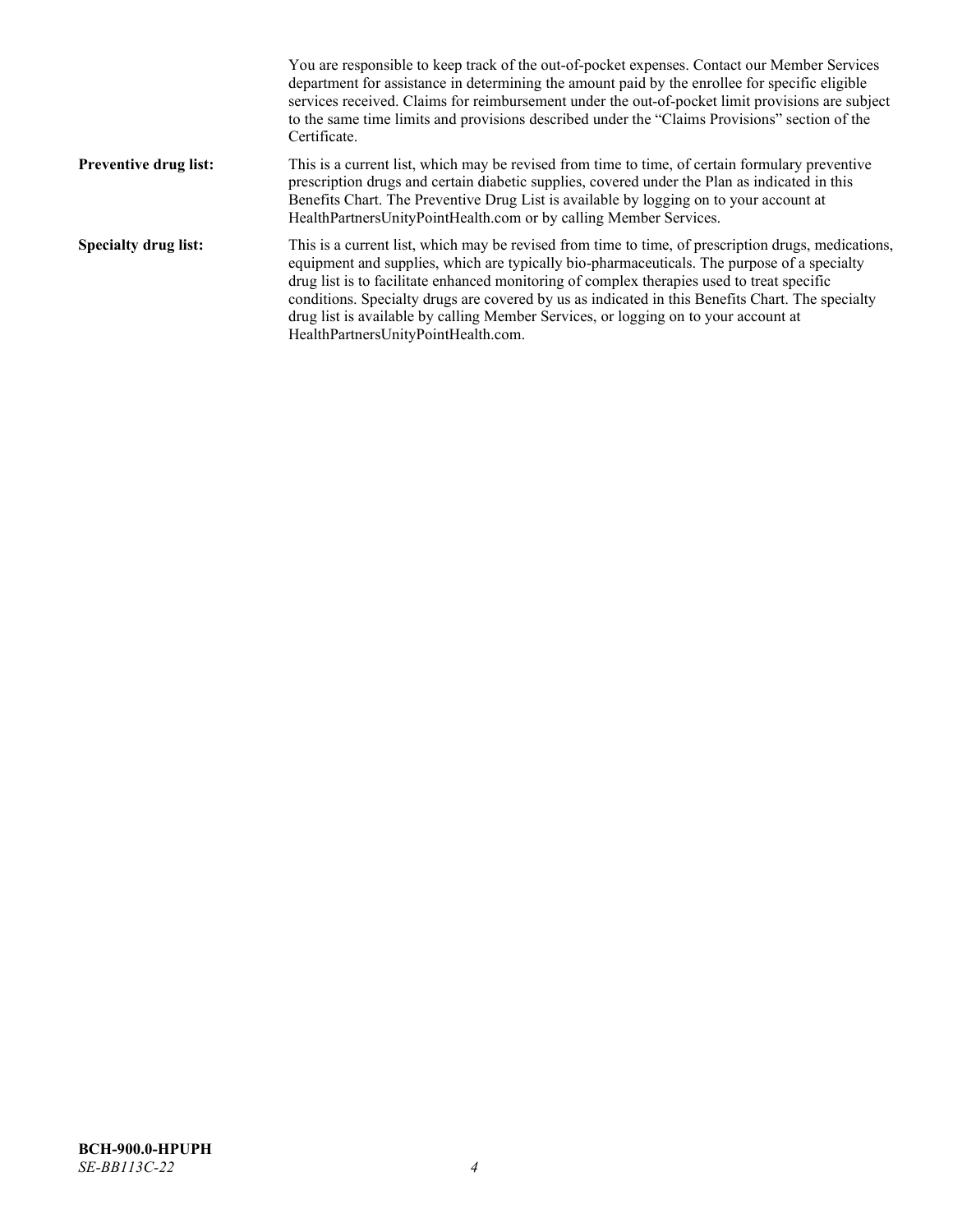# **DEDUCTIBLES, OUT-OF-POCKET LIMITS AND LIFETIME MAXIMUMS**

#### **Individual calendar year deductible**

| <b>Network Benefits</b> | <b>Non-Network Benefits</b> |
|-------------------------|-----------------------------|
| \$4,500                 | \$10,000                    |

#### **Family calendar year deductible**

| <b>Network Benefits</b> | <b>Non-Network Benefits</b> |
|-------------------------|-----------------------------|
| \$9,000                 | \$20,000                    |

Separate deductibles must be satisfied under the Network Benefits and Non-Network Benefits.

Your plan has an embedded deductible. This means once an insured meets the individual deductible, the plan begins paying benefits for that person. If two or more members of the family meet the family deductible, the plan begins paying benefits for all members of the family, regardless of whether each insured has met the individual deductible. However, an insured may not contribute more than the individual deductible toward the family deductible.

Any amounts paid or reimbursed by a third party, including but not limited to: point of service rebates, manufacturer coupons, manufacturer debit cards or other forms of direct reimbursement to an insured for a product or service, will not apply toward your deductible, to the extent permitted under state and federal law.

#### **Individual calendar year out-of-pocket limit**

| <b>Network Benefits</b> | <b>Non-Network Benefits</b> |
|-------------------------|-----------------------------|
| \$4,800                 | \$30,000                    |

#### **Family calendar year out-of-pocket limit**

| <b>Network Benefits</b> | <b>Non-Network Benefits</b> |
|-------------------------|-----------------------------|
| \$9,600                 | \$60,000                    |

Separate out-of-pocket limits must be satisfied under the Network Benefits and Non-Network Benefits.

Non-Network Benefits above the usual and customary charge will not apply toward the individual or family out-of-pocket limit.

Non-Network Benefits for transplant surgery do not apply to the out-of-pocket limit.

Any amounts paid or reimbursed by a third party, including but not limited to: point of service rebates, manufacturer coupons, manufacturer debit cards or other forms of direct reimbursement to an insured for a product or service, will not apply as an out-ofpocket expense, to the extent permitted under state and federal law.

#### **Lifetime maximum benefit for bariatric surgery**

| <b>Network Benefits</b> | <b>Non-Network Benefits</b> |
|-------------------------|-----------------------------|
| <sup>I</sup> Inlimited. | \$5,000                     |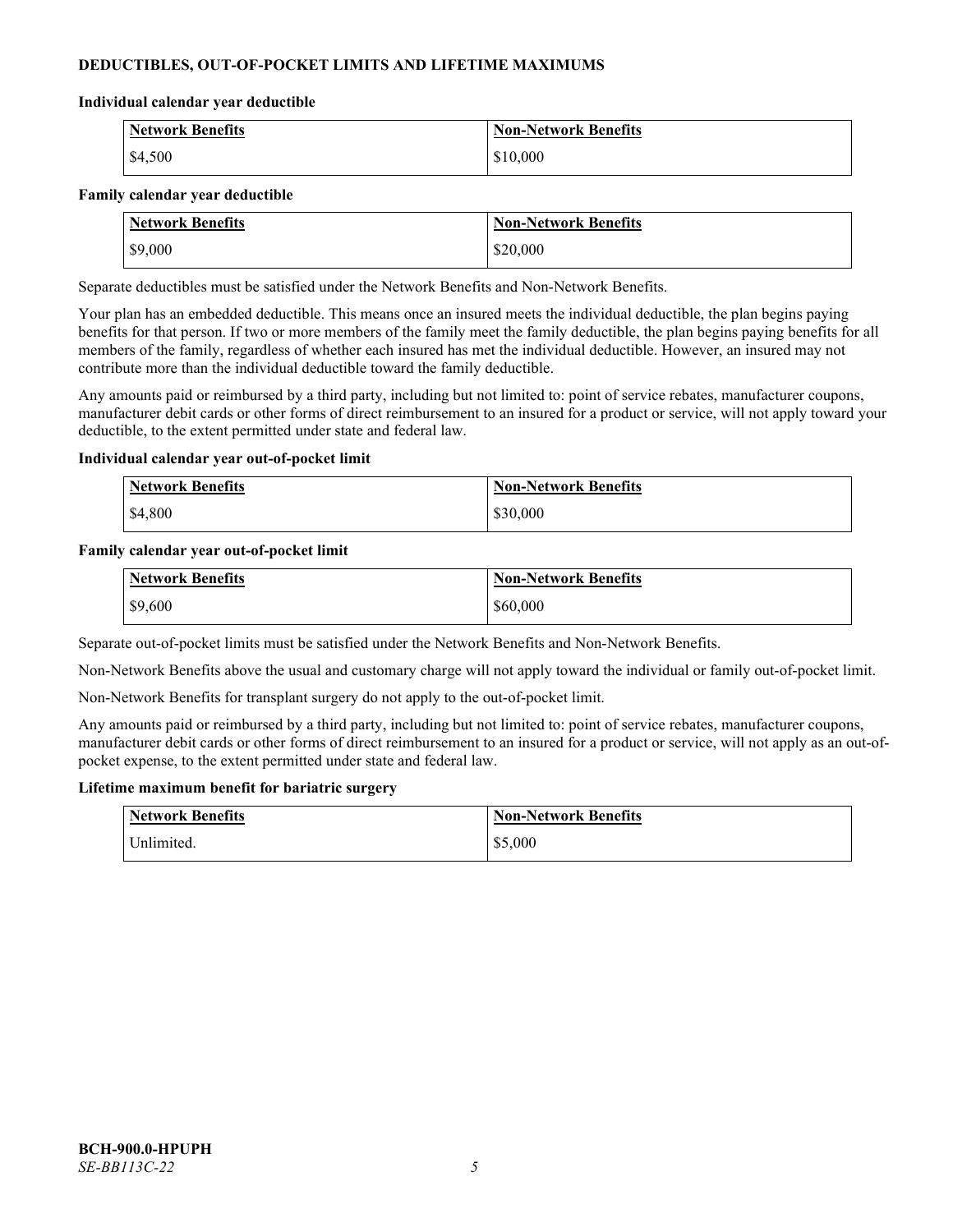# **AMBULANCE AND MEDICAL TRANSPORTATION**

#### **Covered Services:**

We cover ambulance and medical transportation for medical emergencies.

We also cover medically necessary, non-emergency ground and air medical transportation if it meets our coverage criteria.

Under the No Surprises Act, non-network air ambulance providers may not bill patients for more than their cost-sharing responsibility for the corresponding Network service.

Covered services and supplies are based on established medical policies, which are subject to periodic review and modification by the medical or dental directors. These medical policies (medical coverage criteria) and applicable prior authorization requirements are available by calling Member Services, or logging on to your account at [HealthPartnersUnityPointHealth.com.](https://www.healthpartnersunitypointhealth.com/)

| <b>Network Benefits</b>       | <b>Non-Network Benefits</b> |
|-------------------------------|-----------------------------|
| 100% of the charges incurred. | See Network Benefits.       |

#### **Not Covered:**

See "Services Not Covered" in the Group Certificate.

# **BEHAVIORAL HEALTH SERVICES**

#### **Covered Services:**

Covered services are based on established medical policies, which are subject to periodic review and modification by the medical directors. These medical policies (medical coverage criteria) are available by calling Member Services, or logging on to your account at [HealthPartnersUnityPointHealth.com.](https://www.healthpartnersunitypointhealth.com/)

### **Mental health services**

We cover services for mental health diagnoses as described in the Diagnostic and Statistical Manual of Mental Disorders – Fifth Edition (DSM-5) (most recent edition).

**Outpatient services including intensive outpatient and day treatment services:** We cover medically necessary outpatient professional mental health services for evaluation, crisis intervention, and treatment of mental health disorders.

A comprehensive diagnostic assessment will be used as the basis for a determination by a mental health professional, concerning the appropriate treatment and the extent of services required.

Outpatient services we cover for a diagnosed mental health condition include the following:

- Individual, group, family, and multi-family therapy;
- Medication management provided by a physician, certified nurse practitioner, or physician's assistant;
- Psychological testing services for the purposes of determining the differential diagnoses and treatment planning for patients currently receiving behavioral health services;
- Day treatment and intensive outpatient services in a licensed program;
- Partial hospitalization services in a licensed hospital or community mental health center;
- Psychotherapy and nursing services provided in the home if authorized by us; and
- Treatment for gender dysphoria.

| <b>Network Benefits</b>       | <b>Non-Network Benefits</b>  |
|-------------------------------|------------------------------|
| 100% of the charges incurred. | 50% of the charges incurred. |

#### **Group therapy**

| <b>Network Benefits</b>       | <b>Non-Network Benefits</b>  |
|-------------------------------|------------------------------|
| 100% of the charges incurred. | 50% of the charges incurred. |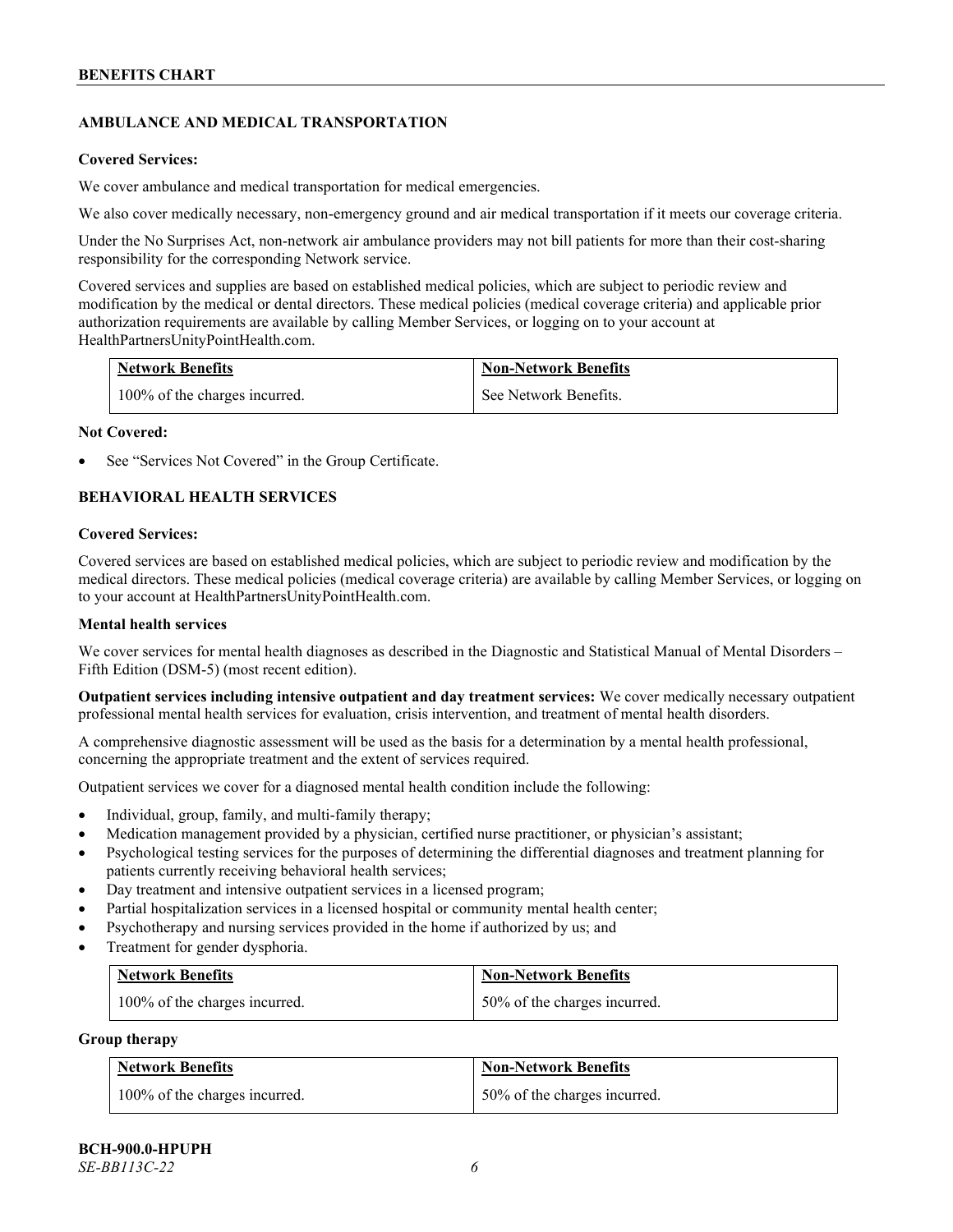**Inpatient services, including mental health residential treatment services:** We cover the following:

- Medically necessary inpatient services in a hospital and professional services for treatment of mental health disorders. Medical stabilization is covered under inpatient hospital services in the "Hospital and Skilled Nursing Facility Services" section; and
- Medically necessary mental health residential treatment services. This care must be authorized by us and provided by a hospital or residential behavioral health treatment facility licensed by the local state or Department of Health and Human Services. Services not covered under this benefit include halfway houses, group homes, extended care facilities, shelter services, correctional services, detention services, transitional services, group residential services, foster care services and wilderness programs.

| <b>Network Benefits</b>       | <b>Non-Network Benefits</b>  |
|-------------------------------|------------------------------|
| 100% of the charges incurred. | 50% of the charges incurred. |

#### **Substance use disorder (SUD) services**

We cover medically necessary services for assessments by a licensed alcohol and drug counselor and treatment of substance use disorders as defined in the latest edition of the DSM-5.

**Outpatient services, including intensive outpatient and day treatment services:** We cover medically necessary outpatient professional services for the diagnosis and treatment of substance use disorder. Substance use disorder treatment services must be provided by a program licensed by the local Department of Health and Human Services.

Outpatient services we cover for a diagnosed substance use disorder include the following:

- Individual, group, family, and multi-family therapy provided in an office setting;
- Opiate replacement therapy including methadone and buprenorphine treatment; and
- Day treatment and intensive outpatient services in a licensed program.

| <b>Network Benefits</b>       | <b>Non-Network Benefits</b>  |
|-------------------------------|------------------------------|
| 100% of the charges incurred. | 50% of the charges incurred. |

**Inpatient services:** We cover the following:

- Medically necessary inpatient services in a hospital or primary residential treatment in a licensed substance use disorder treatment center. Primary residential treatment is an intensive residential treatment program of limited duration, typically 30 days or less.
- Services provided in a hospital that is licensed by the local state and accredited by Medicare; and
- Detoxification services in a hospital or community detoxification facility if it is licensed by the local Department of Health and Human Services.

| <b>Network Benefits</b>       | <b>Non-Network Benefits</b>  |
|-------------------------------|------------------------------|
| 100% of the charges incurred. | 50% of the charges incurred. |

**Not Covered:**

See "Services Not Covered" in the Group Certificate.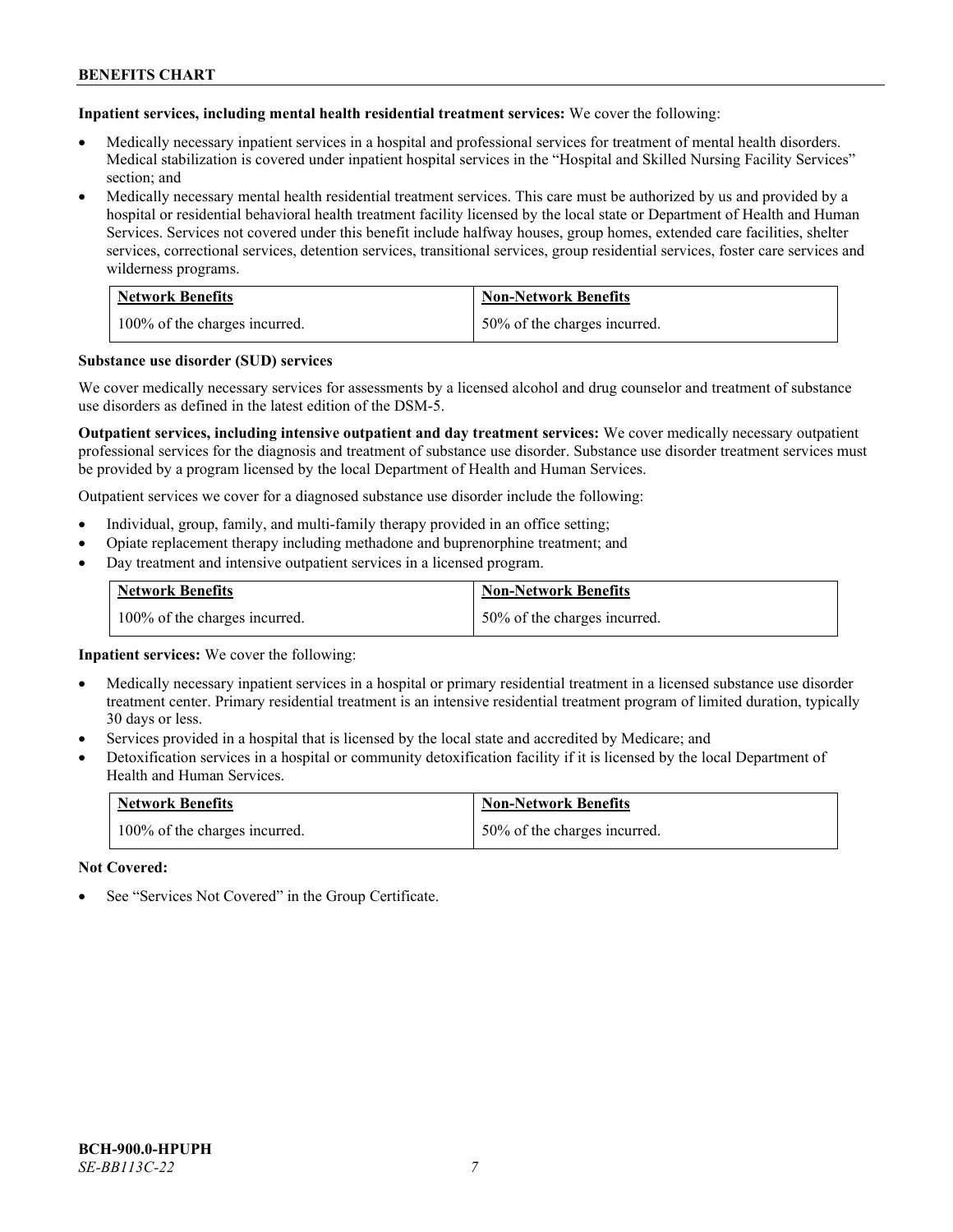# **CHIROPRACTIC SERVICES**

### **Covered Services:**

We cover chiropractic services for rehabilitative care. Chiropractic services are adjustments to any abnormal articulations of the human body, especially those of the spinal column, for the purpose of giving freedom of action to impinged nerves that may cause pain or deranged function.

Massage therapy which is performed in conjunction with other treatment/modalities by a chiropractor, is part of a prescribed treatment plan and is not billed separately is covered.

| <b>Network Benefits</b>       | <b>Non-Network Benefits</b>  |
|-------------------------------|------------------------------|
| 100% of the charges incurred. | 50% of the charges incurred. |

**Not Covered:**

- Massage therapy for the purpose of comfort or convenience of the insured.
- See "Services Not Covered" in the Group Certificate.

# **CLINICAL TRIALS**

#### **Covered Services:**

We cover certain routine services if you participate in a Phase I, Phase II, Phase III or Phase IV clinical trial that is conducted in relation to the prevention, detection, or treatment of cancer or other life-threatening disease or condition as defined in the Affordable Care Act. We cover routine patient costs for services that would be eligible under this Benefits Chart if the service were provided outside of a clinical trial.

| <b>Network Benefits</b>                              | <b>Non-Network Benefits</b>                          |
|------------------------------------------------------|------------------------------------------------------|
| Coverage level is same as corresponding Network      | Coverage level is same as corresponding Non-Network  |
| Benefits, depending on type of service provided such | Benefits, depending on type of service provided such |
| as Office Visits for Illness or Injury, Inpatient or | as Office Visits for Illness or Injury, Inpatient or |
| <b>Outpatient Hospital Services.</b>                 | <b>Outpatient Hospital Services.</b>                 |

# **Not Covered:**

- The investigative item, device or service itself.
- Items or services that are provided solely to satisfy data collection and analysis needs and that are not used in the direct clinical management of the patient.
- A service that is clearly inconsistent with widely accepted and established standards of care for a particular diagnosis.
- See "Services Not Covered" in the Group Certificate.

# **DENTAL SERVICES**

#### **Covered Services:**

We cover services as described below.

**Accidental dental services:** We cover dentally necessary services to treat and restore damage done to sound, natural, unrestored teeth as a result of an accidental injury. Coverage is for damage caused by external trauma to face and mouth only, not for cracked or broken teeth which result from biting or chewing. We cover restorations, root canals, crowns and replacement of teeth lost that are directly related to the accident in which the insured was involved. We cover initial exams, xrays, and palliative treatment including extractions, and other oral surgical procedures directly related to the accident. Subsequent treatment must be initiated within the specified timeframe and must be directly related to the accident. We do not cover restoration and replacement of teeth that are not "sound and natural" at the time of the accident.

Full mouth rehabilitation to correct occlusion (bite) and malocclusion (misaligned teeth not due to the accident) are not covered.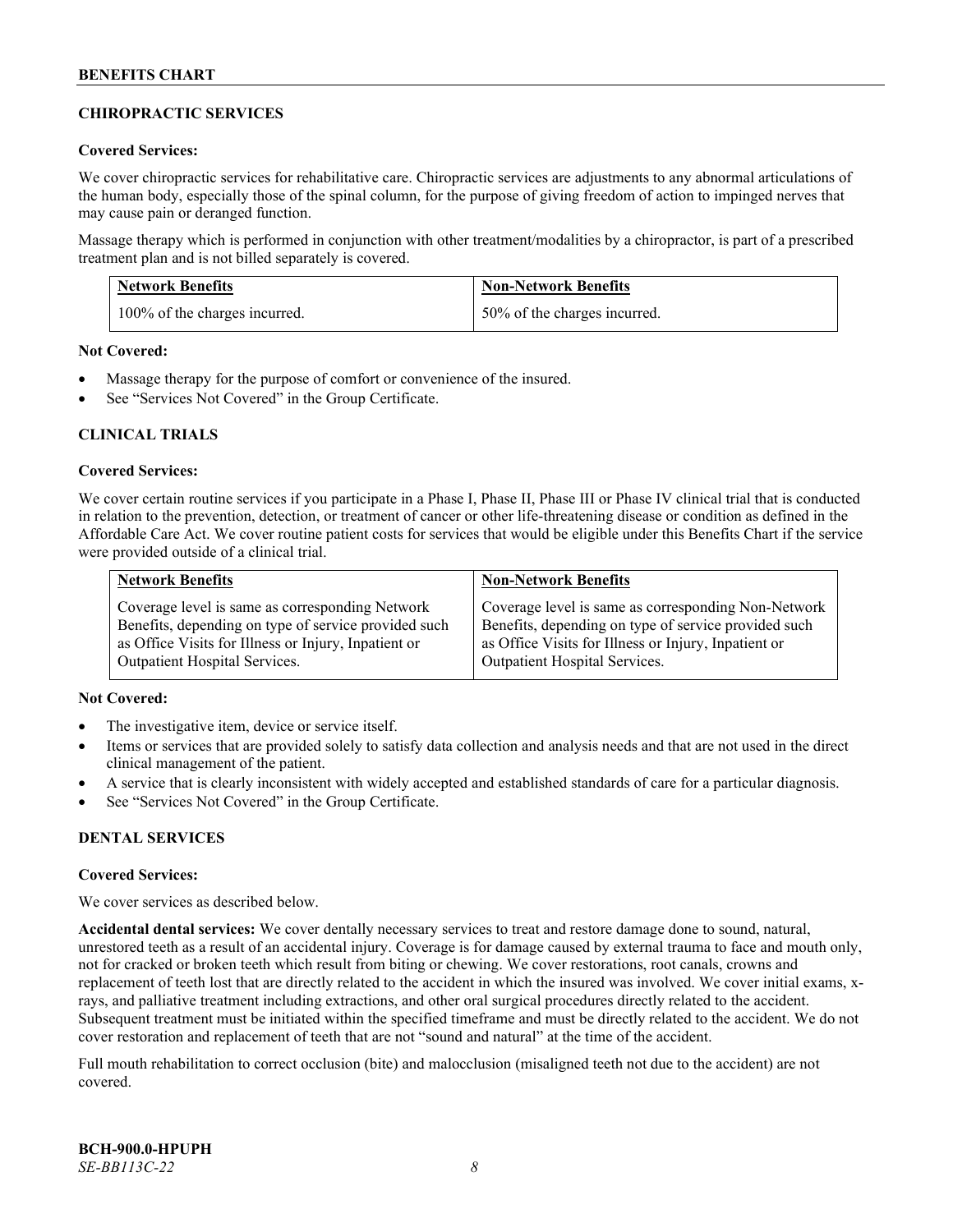When an implant-supported dental prosthetic treatment is pursued, the accidental dental benefit will be applied to the prosthetic procedure. Benefits are limited to the amount that would be paid toward the placement of a removable dental prosthetic appliance that could be used in the absence of implant treatment. Care must be provided or pre-authorized by a network dentist.

| <b>Network Benefits</b>       | <b>Non-Network Benefits</b>  |
|-------------------------------|------------------------------|
| 100% of the charges incurred. | 50% of the charges incurred. |

For all accidental dental services, treatment and/or restoration must be initiated within six months of the date of the injury. Coverage is limited to the initial course of treatment and/or initial restoration. Services must be provided within 24 months of the date of injury to be covered.

# **Medical referral dental services**

**Medically necessary outpatient dental services:** We cover medically necessary outpatient dental services. Coverage is limited to dental services required for treatment of an underlying medical condition, e.g., removal of teeth to complete radiation treatment for cancer of the jaw, cysts and lesions.

| <b>Network Benefits</b>       | <b>Non-Network Benefits</b>  |
|-------------------------------|------------------------------|
| 100% of the charges incurred. | 50% of the charges incurred. |

**Medically necessary hospitalization and anesthesia for dental care:** We cover medically necessary hospitalization and anesthesia for dental care. This is limited to charges incurred by an insured who: (1) is a child under age five; (2) is severely disabled; (3) has a medical condition, and requires hospitalization or general anesthesia for dental care treatment; or (4) is a child between age five and 12 and care in dental offices has been attempted unsuccessfully and usual methods of behavior modification have not been successful, or when extensive amounts of restorative care, exceeding four appointments, are required. The requirement of a hospital setting must be due to an insured's underlying medical condition. Coverage is limited to facility and anesthesia charges. Anesthesia is covered in a hospital or a dental office. Oral surgeon/dentist professional fees are not covered. The following are examples, though not all-inclusive, of medical conditions which may require hospitalization for dental services: severe asthma, severe airway obstruction or hemophilia. Hospitalization required due to the behavior of the insured or due to the extent of the dental procedure is not covered.

| <b>Network Benefits</b>       | <b>Non-Network Benefits</b>  |
|-------------------------------|------------------------------|
| 100% of the charges incurred. | 50% of the charges incurred. |

**Medical complications of dental care:** We cover medical complications of dental care. Treatment must be medically necessary care and related to medical complications of non-covered dental care, including complications of the head, neck, or substructures.

| <b>Network Benefits</b>       | <b>Non-Network Benefits</b>  |
|-------------------------------|------------------------------|
| 100% of the charges incurred. | 50% of the charges incurred. |

**Oral surgery:** We cover oral surgery. Coverage is limited to treatment of medical conditions requiring oral surgery, such as treatment of oral neoplasm, non-dental cysts, fracture of the jaws, trauma of the mouth and jaws, and any other oral surgery procedures provided as medically necessary dental services.

| <b>Network Benefits</b>       | <b>Non-Network Benefits</b>  |
|-------------------------------|------------------------------|
| 100% of the charges incurred. | 50% of the charges incurred. |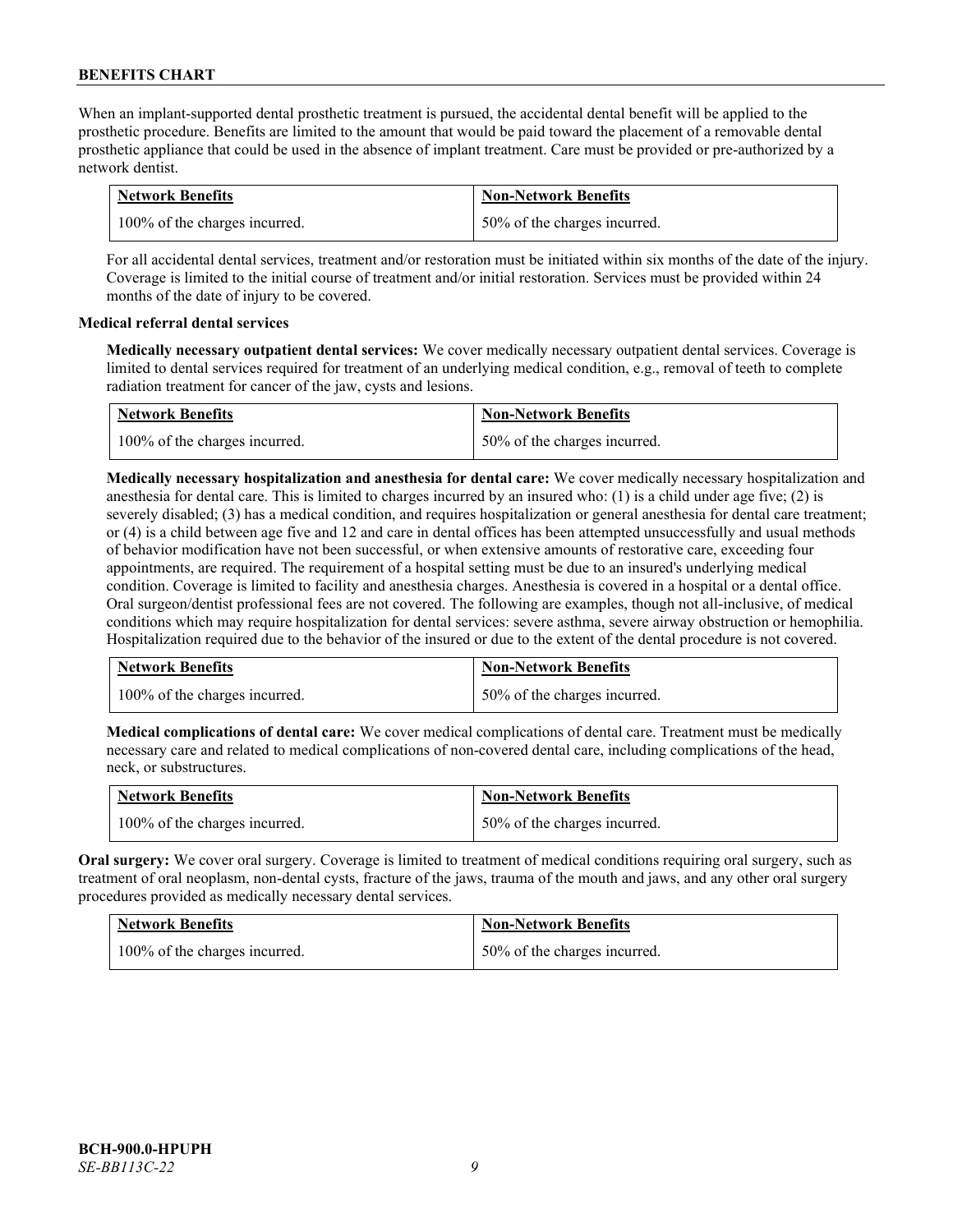**Treatment of cleft lip and cleft palate of a dependent child:** We cover treatment of cleft lip and cleft palate of a dependent child to age 26, including orthodontic treatment and oral surgery directly related to the cleft. Benefits are limited to inpatient or outpatient expenses arising from medical and dental treatment that was scheduled or initiated prior to the dependent turning age 19. Dental services which are not required for the treatment of cleft lip or cleft palate are not covered. If a dependent child covered under the Certificate is also covered under a dental plan which includes orthodontic services, that dental plan shall be considered primary for the necessary orthodontic services. Oral appliances are subject to the same copayment, conditions and limitations as durable medical equipment.

| <b>Network Benefits</b>       | <b>Non-Network Benefits</b>  |
|-------------------------------|------------------------------|
| 100% of the charges incurred. | 50% of the charges incurred. |

**Treatment of temporomandibular disorder (TMD) and craniomandibular disorder (CMD):** We cover surgical and nonsurgical treatment of temporomandibular disorder (TMD) and craniomandibular disorder (CMD), which is medically necessary care. Dental services which are not required to directly treat TMD or CMD are not covered.

| <b>Network Benefits</b>       | <b>Non-Network Benefits</b>  |
|-------------------------------|------------------------------|
| 100% of the charges incurred. | 50% of the charges incurred. |

#### **Not Covered:**

- Dental treatment, procedures or services not listed in this Benefits Chart.
- Accident related dental services if treatment is (1) provided to teeth which are not sound and natural, (2) to teeth which have been restored, (3) initiated beyond six months from the date of the injury, (4) received beyond the initial treatment or restoration or (5) received beyond 24 months from the date of injury.
- Oral surgery to remove wisdom teeth, except as stated in the pediatric dental amendment.
- Orthognathic treatment or procedures and all related services.
- See "Services Not Covered" in the Group Certificate.

### **DIABETES AND HYPERTENSION DISEASE MANAGEMENT PROGRAM**

#### **Covered Services:**

If you meet criteria for coverage, you may qualify for the diabetes and/or hypertension disease management program.

The program covers group health coaching which focuses on weight loss, exercise, behavior modification and health education through Omada Health.

| <b>Network Benefits</b>                                     | <b>Non-Network Benefits</b> |
|-------------------------------------------------------------|-----------------------------|
| 100% of the charges incurred.<br>Deductible does not apply. | Not applicable.             |

#### **Not Covered:**

See "Services Not Covered" in the Group Certificate.

# **DIABETIC EQUIPMENT AND SUPPLIES**

#### **Covered Services:**

We cover physician prescribed medically appropriate and necessary drugs and supplies used in the management and treatment of diabetes for insureds with gestational, Type I or Type II diabetes including durable diabetic equipment and disposable supplies, as described below.

Certain items are only covered if your condition meets our coverage criteria and obtained through an authorized vendor. For more information on what we cover and any prior authorization requirements, call Member Services or log on to your account at [HealthPartnersUnityPointHealth.com.](https://www.healthpartnersunitypointhealth.com/)

Insulin and medications for diabetes are covered as outpatient drugs under the "Prescription Drug Services" section.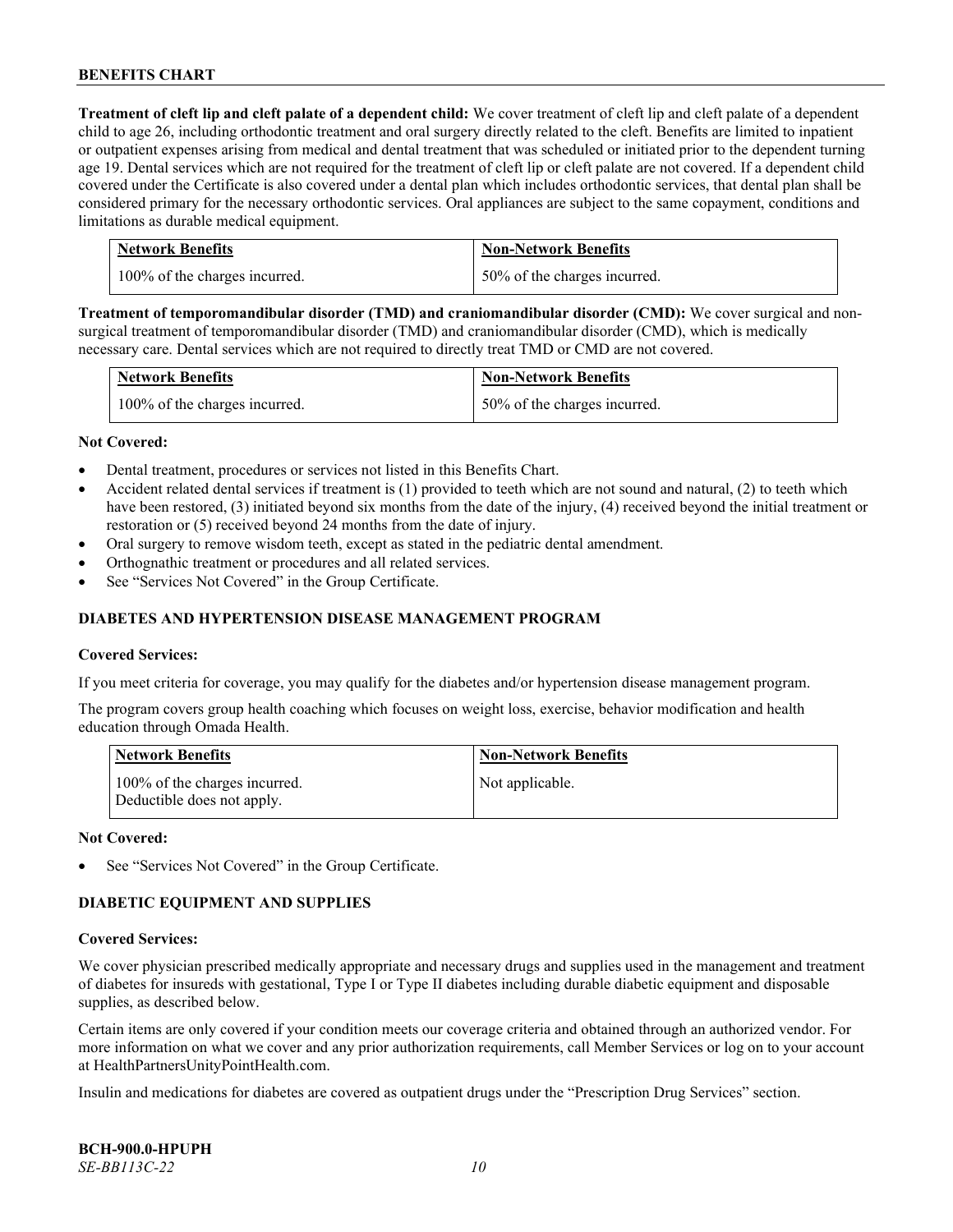**Pumps and pump supplies.** These include diabetic insulin pumps, diabetic infusion pumps and infusion pump supplies such as infusion sets, tubing, connectors and syringe reservoirs.

| <b>Network Benefits</b>                                                                                               | <b>Non-Network Benefits</b>  |
|-----------------------------------------------------------------------------------------------------------------------|------------------------------|
| Pumps received at a pharmacy:<br>100% of the charges incurred.                                                        | 50% of the charges incurred. |
| Pumps received from a non-pharmacy provider:<br>100% of the charges incurred if purchased from an<br>approved vendor. |                              |

# **All other diabetic durable equipment and supplies**

**Durable diabetic equipment and supplies**. These include continuous glucose monitoring system (CGMS), transmitter, sensors and receivers, diabetic blood glucose monitors and control/calibrating solutions (for checking accuracy or testing equipment and test strips).

**Disposable diabetic supplies.** These are one-time use supplies, including syringes, lancets, lancet devices, blood and urine ketone test strips, and needles.

Certain diabetic supplies and equipment must be purchased at a pharmacy.

| <b>Network Benefits</b>                                                                                                                        | <b>Non-Network Benefits</b>  |
|------------------------------------------------------------------------------------------------------------------------------------------------|------------------------------|
| If received through a pharmacy:<br>Diabetic supplies on the Preventive Drug List:                                                              | 50% of the charges incurred. |
| Generic formulary drugs from the Preventive Drug List<br>are covered at 100% of the charges incurred.                                          |                              |
| Brand name formulary drugs from the Preventive Drug<br>List are covered at 100% of the charges incurred,<br>subject to your copayment of \$60. |                              |
| Deductible does not apply.                                                                                                                     |                              |
| All other diabetic supplies purchased at a pharmacy:                                                                                           |                              |
| 100% of the charges incurred.                                                                                                                  |                              |
| If received through a non-pharmacy provider:<br>100% of the charges incurred if purchased from an<br>approved vendor.                          |                              |

#### **Limitations:**

- No more than a 93-day supply of diabetic supplies is covered and dispensed at a time.
- We require that certain diabetic supplies and equipment be purchased at a pharmacy.
- Diabetic supplies and equipment are limited to certain models and brands.
- Durable medical equipment and supplies must be obtained from or repaired by approved vendors.
- Covered services and supplies are based on established medical policies which are subject to periodic review and modification by the medical directors. Our coverage policy for diabetic supplies includes information on our required models and brands. These medical policies (medical coverage criteria) are available by calling Member Services, or logging on to your account a[t HealthPartnersUnityPointHealth.com.](https://www.healthpartnersunitypointhealth.com/)

# **Not Covered:**

- Replacement or repair of any covered items, if the items are (i) damaged or destroyed by misuse, abuse or carelessness, (ii) lost; or (iii) stolen.
- Duplicate or similar items.
- Labor and related charges for repair of any covered items which are more than the cost of replacement by an approved vendor.
- Batteries for monitors and equipment.

**BCH-900.0-HPUPH** *SE-BB113C-22 11*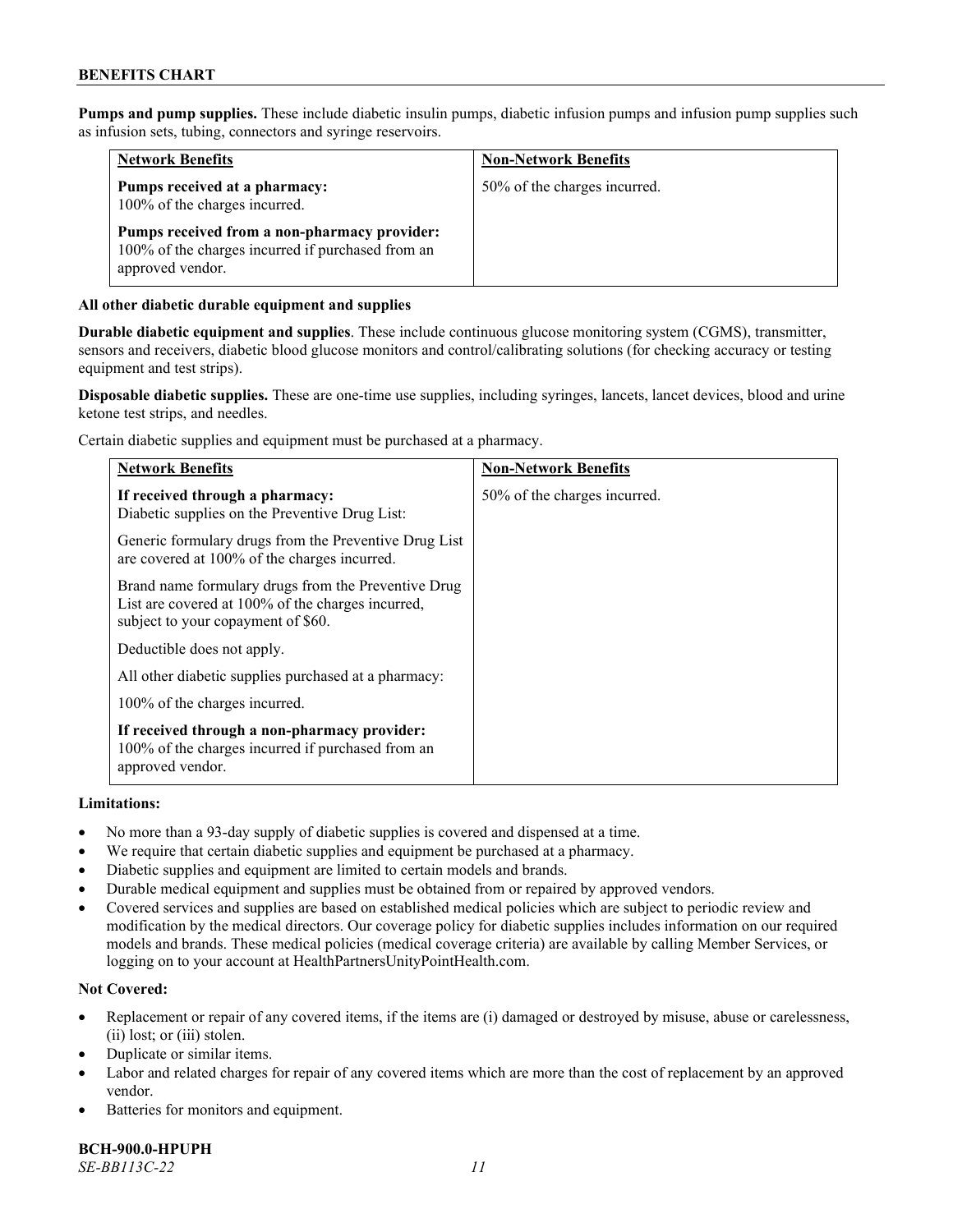- Sales tax, mailing, delivery charges, service call charges.
- See "Services Not Covered" in the Group Certificate.

# **DIAGNOSTIC IMAGING SERVICES**

# **Covered Services:**

We cover diagnostic imaging, when ordered by a provider and provided in a clinic or outpatient hospital facility.

To see the benefit level for inpatient hospital or skilled nursing facility services, see benefits under "Inpatient Hospital and Skilled Nursing Facility Services."

### **Outpatient magnetic resonance imaging (MRI) and computed tomography (CT)**

| Network Benefits                           | Non-Network Benefits         |
|--------------------------------------------|------------------------------|
| $\frac{100\%}{6}$ of the charges incurred. | 50% of the charges incurred. |

#### **All other outpatient diagnostic imaging services**

#### **Services for illness or injury**

| <b>Network Benefits</b>       | <b>Non-Network Benefits</b>  |
|-------------------------------|------------------------------|
| 100% of the charges incurred. | 50% of the charges incurred. |

#### **Preventive services (MRI/CT procedures are not considered preventive)**

Diagnostic imaging services associated with preventive services are covered at the benefit level shown in the "Preventive Services" section of this Benefits Chart.

#### **Not Covered:**

See "Services Not Covered" in the Group Certificate.

# **DURABLE MEDICAL EQUIPMENT, PROSTHETICS, ORTHOTICS AND SUPPLIES**

#### **Covered Services:**

We cover equipment and services, as described below.

We cover durable medical equipment and services, prosthetics, orthotics, and supplies, subject to the limitations below, including certain disposable supplies and enteral feedings.

We cover special dietary treatment for phenylketonuria (PKU) and oral amino acid based elemental formula if it meets our medical coverage criteria.

Diabetic equipment and supplies are covered under the "Diabetic Equipment and Supplies" section of this Benefits Chart.

#### **Special dietary treatment for Phenylketonuria (PKU) if it meets our medical coverage criteria**

| <b>Network Benefits</b>       | Non-Network Benefits           |
|-------------------------------|--------------------------------|
| 100% of the charges incurred. | 1 50% of the charges incurred. |

#### **Oral amino acid based elemental formula if it meets our medical coverage criteria**

| <b>Network Benefits</b>       | Non-Network Benefits         |
|-------------------------------|------------------------------|
| 100% of the charges incurred. | 50% of the charges incurred. |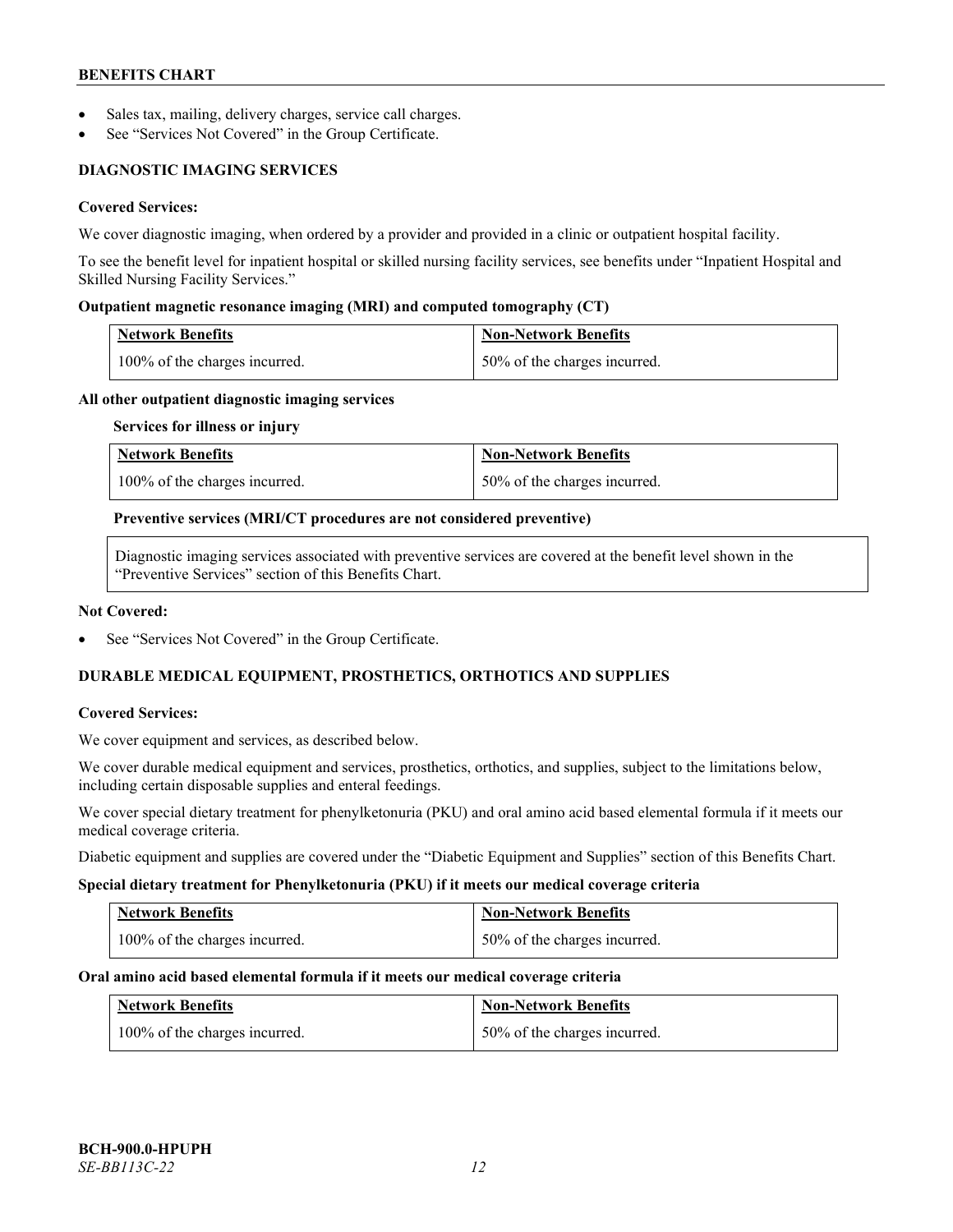### **Prosthetic limb devices to replace in whole or in part, an arm or leg**

| <b>Network Benefits</b>       | <b>Non-Network Benefits</b>  |
|-------------------------------|------------------------------|
| 100% of the charges incurred. | 50% of the charges incurred. |

# **All other durable medical equipment, prosthetics, orthotics and supplies**

| <b>Network Benefits</b>       | <b>Non-Network Benefits</b>  |
|-------------------------------|------------------------------|
| 100% of the charges incurred. | 50% of the charges incurred. |

### **Limitations:**

Coverage of durable medical equipment is limited by the following:

- Payment will not exceed the cost of an alternate piece of equipment or service that is effective and medically necessary.
- For prosthetic benefits, other than oral appliances for cleft lip and cleft palate, payment will not exceed the cost of an alternate piece of equipment or service that is effective, medically necessary and enables insureds to conduct standard activities of daily living.
- We reserve the right to determine if an item will be approved for rental vs. purchase.
- Durable medical equipment and supplies must be obtained from or repaired by approved vendors.
- Covered services and supplies are based on established medical policies which are subject to periodic review and modification by the medical or dental directors. Our coverage policy for diabetic supplies includes information on our required models and brands. These medical policies (medical coverage criteria) are available by calling Member Services, or logging on to your account at [HealthPartnersUnityPointHealth.com.](https://www.healthpartnersunitypointhealth.com/)

# **Not Covered:**

Items which are not eligible for coverage include, but are not limited to:

- Replacement or repair of any covered items, if the items are (i) damaged or destroyed by misuse, abuse or carelessness, (ii) lost; or (iii) stolen.
- Duplicate or similar items.
- Labor and related charges for repair of any covered items which are more than the cost of replacement by an approved vendor.
- Sales tax, mailing, delivery charges, service call charges.
- Items which are primarily educational in nature or for hygiene, vocation, comfort, convenience or recreation.
- Communication aids or devices: equipment to create, replace or augment communication abilities including, but not limited to, speech processors, receivers, communication boards, or computer or electronic assisted communication.
- Hearing aids (implantable and external, including osseointegrated or bone anchored) and their fitting. This exclusion does not apply to cochlear implants.
- Eyeglasses, contact lenses and their fitting, measurement and adjustment, except as specifically described in this Benefits Chart.
- Hair prostheses (wigs).
- Household equipment which primarily has customary uses other than medical, such as, but not limited to, exercise cycles, air purifiers, central or unit air conditioners, water purifiers, non-allergenic pillows, mattresses or waterbeds.
- Household fixtures including, but not limited to, escalators or elevators, ramps, swimming pools and saunas.
- Modifications to the structure of the home including, but not limited to, wiring, plumbing or charges for installation of equipment.
- Vehicle, car or van modifications including, but not limited to, hand brakes, hydraulic lifts and car carrier.
- Rental equipment while owned equipment is being repaired by non-contracted vendors, beyond one month rental of medically necessary equipment.
- Other equipment and supplies, including but not limited to assistive devices, that we determine are not eligible for coverage.
- See "Services Not Covered" in the Group Certificate.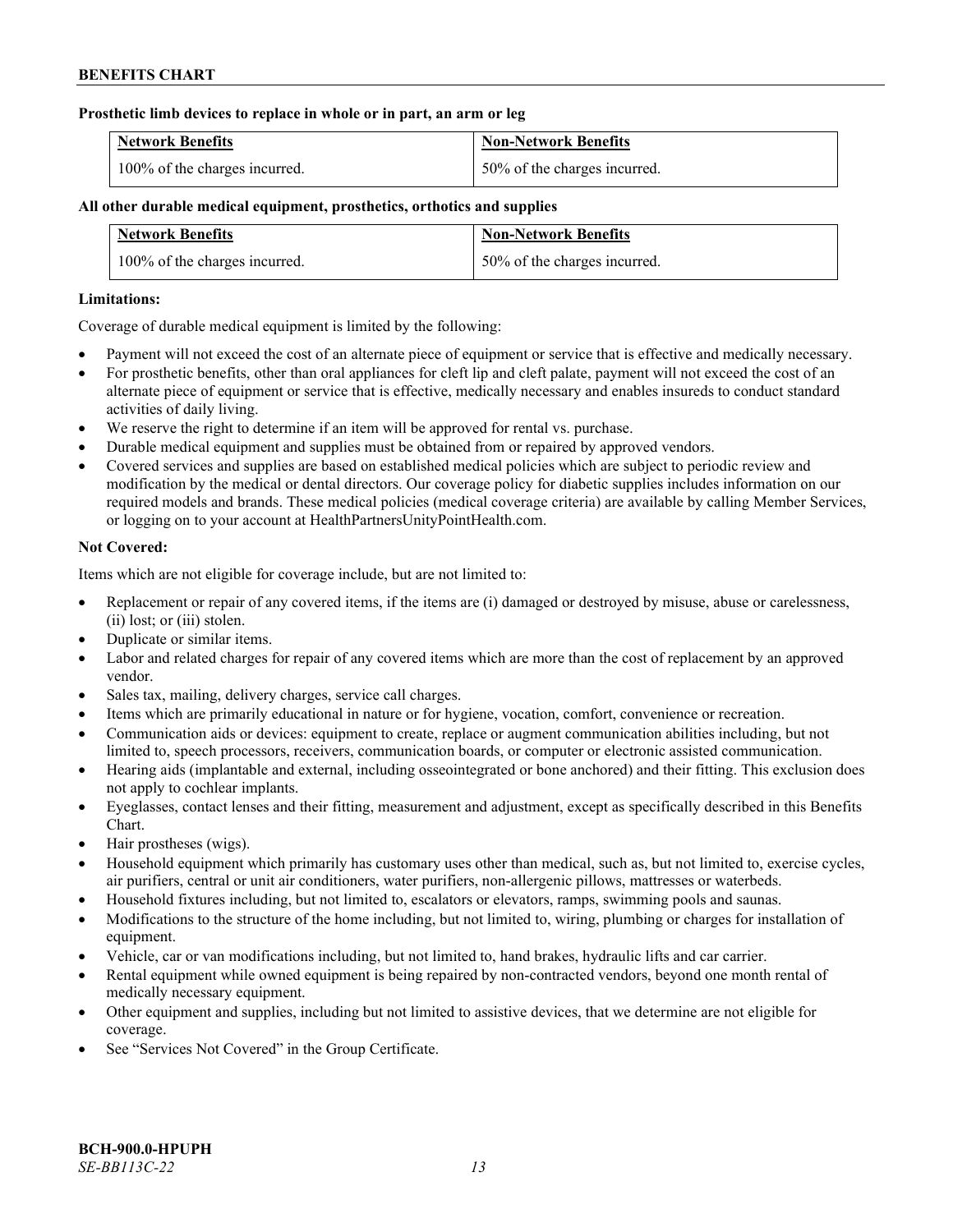### **EMERGENCY AND URGENTLY NEEDED CARE SERVICES**

### **Covered Services:**

We cover services for emergency care and urgently needed care if the services are otherwise eligible for coverage under this Benefits Chart.

**Urgently needed care.** These are services to treat an unforeseen illness or injury, which are required in order to prevent a serious deterioration in your health, and which cannot be delayed until the next available clinic or office hours.

#### **Urgently needed care at clinics**

| <b>Network Benefits</b>       | <b>Non-Network Benefits</b> |
|-------------------------------|-----------------------------|
| 100% of the charges incurred. | See Network Benefits.       |

**Emergency care.** These are services to treat: (1) the sudden, unexpected onset of illness or injury which, if left untreated or unattended until the next available clinic or office hours, would result in hospitalization, or (2) a condition requiring professional health services immediately necessary to preserve life or stabilize health, or with respect to a pregnant woman having contractions, that there is inadequate time to safely transfer the woman to another hospital for delivery or that a transfer may pose a threat to the health or safety of the woman or unborn child. Emergency care includes emergency services as defined in Division BB, Title I, Section 102 of the Consolidated Appropriations Act of 2021. Emergency care also includes an immediate response service available on a 24-hour, seven-day-a-week basis for each child, or person, having a psychiatric crisis, a mental health crisis, or a mental health emergency.

When reviewing claims for coverage of emergency services, our medical director will take into consideration a reasonable layperson's belief that the circumstances required immediate medical care that could not wait until the next working day or next available clinic appointment.

Under the No Surprises Act, Non-Network emergency care providers may not bill patients for more than their cost-sharing responsibility for the corresponding Network service

#### **Emergency care in a hospital emergency room, including professional services of a physician**

| <b>Network Benefits</b>       | <b>Non-Network Benefits</b> |
|-------------------------------|-----------------------------|
| 100% of the charges incurred. | See Network Benefits.       |

**Inpatient emergency care in a hospital, including post-stabilization services as required under the federal No Surprises Act and its implementing regulations**

| <b>Network Benefits</b>       | <b>Non-Network Benefits</b> |
|-------------------------------|-----------------------------|
| 100% of the charges incurred. | See Network Benefits.       |

### **Not Covered:**

See "Services Not Covered" in the Group Certificate.

# **GENE THERAPY**

#### **Covered Services:**

We cover gene therapy treatment that meets our current medical coverage criteria.

| <b>Network Benefits</b>                                                                                                                                                                                  | <b>Non-Network Benefits</b> |
|----------------------------------------------------------------------------------------------------------------------------------------------------------------------------------------------------------|-----------------------------|
| Coverage level is same as corresponding Network<br>Benefits, depending on type of service provided, such<br>as Office Visits for Illness or Injury, Inpatient or<br><b>Outpatient Hospital Services.</b> | No coverage.                |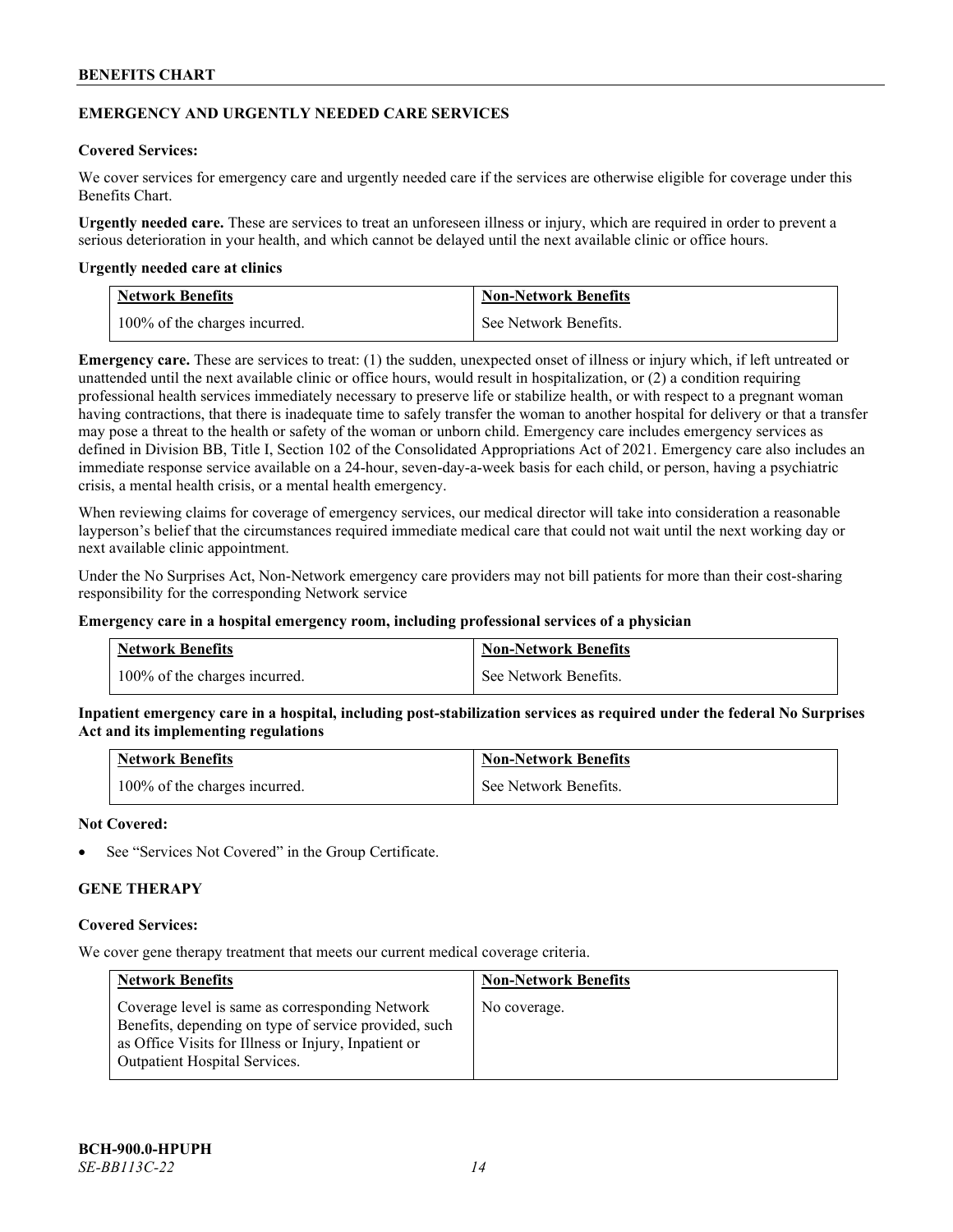# **Limitations:**

- Gene therapy must be provided by a designated provider.
- Specific types of gene therapy are limited to therapies and conditions specified in our medical coverage criteria.

# **Not Covered:**

See "Services Not Covered" in the Group Certificate.

# **HEALTH EDUCATION**

# **Covered Services:**

We cover education for preventive services and education for the management of chronic health problems (such as diabetes). Coverage includes medical nutrition therapy, that is provided by a certified, registered, or licensed health care professional working in a program consistent with the national standards of diabetes self-management education as established by the American Diabetes Association.

| <b>Network Benefits</b>                                     | <b>Non-Network Benefits</b>  |
|-------------------------------------------------------------|------------------------------|
| 100% of the charges incurred.<br>Deductible does not apply. | 50% of the charges incurred. |

# **Not Covered:**

See "Services Not Covered" in the Group Certificate.

# **HOME HEALTH SERVICES**

# **Covered Services:**

We cover the following services:

- Skilled nursing treatment in the home intended to provide a safe transition from other levels of care;
- Physical therapy, occupational therapy, speech therapy, respiratory therapy and other therapeutic services;
- Non-routine prenatal and postnatal services;
- Routine postnatal well child visits as described in the coverage criteria;
- Phototherapy services for newborns;
- Home health aide services and other eligible home health services when provided in your home if you are homebound (i.e., unable to leave home without considerable effort due to a medical condition). Lack of transportation does not constitute homebound status. For phototherapy services for newborns and high risk prenatal services, supplies and equipment are included;
- Total parenteral nutrition/intravenous ("TPN/IV") therapy, equipment, supplies and drugs in connection with IV therapy. IV line care kits are covered under Durable Medical Equipment. You do not need to be homebound to receive total parenteral nutrition/intravenous ("TPN/IV") therapy.
- Palliative care benefits. Palliative care includes symptom management, education and establishing goals of care. We waive the requirement that you be homebound for a limited number of home visits for palliative care (as shown in this Benefits Chart), if you have a life-threatening, non-curable condition which has a prognosis of survival of two years or less. Additional palliative care visits are eligible under the home health services benefit if you are homebound and meet all other requirements defined in this section.

Home health services are eligible and covered only when:

- medically necessary; and
- provided as rehabilitative care, terminal care or maternity care; and
- ordered by a physician, and included in the written home care plan.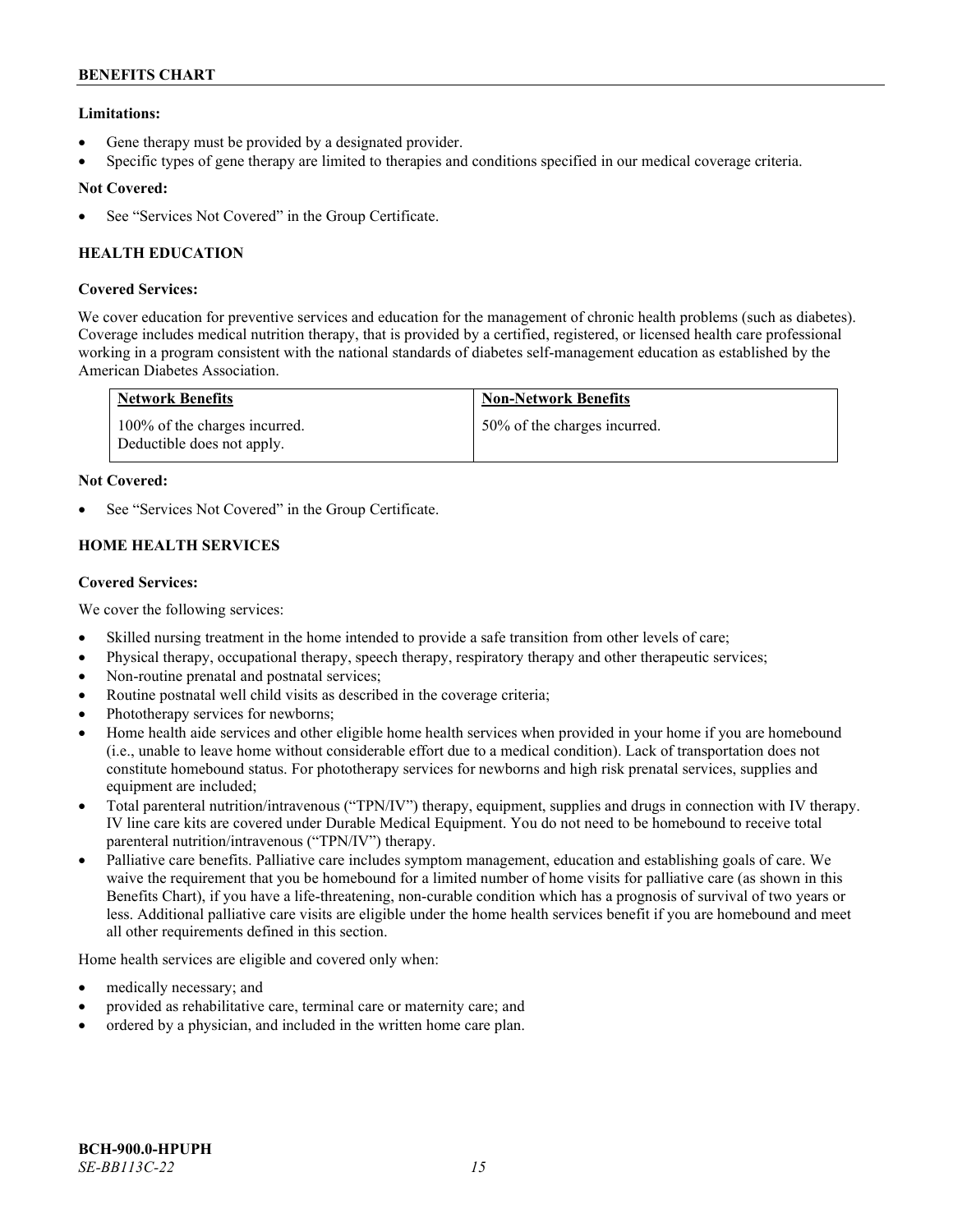**Physical therapy, occupational therapy, speech therapy, respiratory therapy, home health aide services and palliative care**

| <b>Network Benefits</b>       | <b>Non-Network Benefits</b>      |
|-------------------------------|----------------------------------|
| 100% of the charges incurred. | $150\%$ of the charges incurred. |

#### **TPN/IV therapy, skilled nursing services, non-routine prenatal/postnatal services and phototherapy**

| Network Benefits              | <b>Non-Network Benefits</b>  |
|-------------------------------|------------------------------|
| 100% of the charges incurred. | 50% of the charges incurred. |

#### **Routine postnatal well child visit**

| <b>Network Benefits</b>                                     | <b>Non-Network Benefits</b>  |
|-------------------------------------------------------------|------------------------------|
| 100% of the charges incurred.<br>Deductible does not apply. | 50% of the charges incurred. |

#### **Limitations:**

- Home health services are not provided as a substitute for a primary caregiver in the home or as relief (respite) for a primary caregiver in the home. We will not reimburse family members or residents in your home for the above services.
- A service shall not be considered a skilled nursing service merely because it is performed by, or under the direct supervision of, a licensed nurse. Where a service (such as tracheotomy suctioning or ventilator monitoring) or like services, can be safely and effectively performed by a non-medical person (or self-administered), without the direct supervision of a licensed nurse, the service shall not be regarded as a skilled nursing service, whether or not a skilled nurse actually provides the service. The unavailability of a competent person to provide a non-skilled service shall not make it a skilled service when a skilled nurse provides it. Only the skilled nursing component of so-called "blended" services (i.e. services which include skilled and non-skilled components) are covered under this Benefits Chart.

#### **Not Covered:**

- Financial or legal counseling services.
- Housekeeping or meal services in your home.
- Services provided by a family member or enrollee, or a resident in the enrollee's home.
- Vocational rehabilitation and recreational or educational therapy. Recreation therapy is therapy provided solely for the purpose of recreation, including but not limited to: (a) requests for physical therapy or occupational therapy to improve athletic ability, and (b) braces or guards to prevent sports injuries.
- See "Services Not Covered" in the Group Certificate.

# **HOSPICE SERVICES**

#### **Applicable definitions:**

**Part-time.** This is up to two hours of service per day, more than two hours is considered continuous care.

**Continuous care.** This is from two to twelve hours of service per day provided by a registered nurse, licensed practical nurse, or home health aide, during a period of crisis in order to maintain a terminally ill patient at home.

**Appropriate facility.** This is a nursing home, hospice residence, or other inpatient facility.

**Custodial care related to hospice services.** This means providing assistance in the activities of daily living and the care needed by a terminally ill patient which can be provided by primary caregiver (i.e., family member or friend) who is responsible for the patient's home care.

#### **Covered Services:**

**Hospice program.** We cover the services described below if you are terminally ill and accepted as a hospice program participant. You must meet the eligibility requirements of the program, and elect to receive services through the hospice program. If you elect to receive hospice services, you do so in lieu of curative treatment for your terminal illness for the period you are enrolled in the hospice program.

**BCH-900.0-HPUPH** *SE-BB113C-22 16*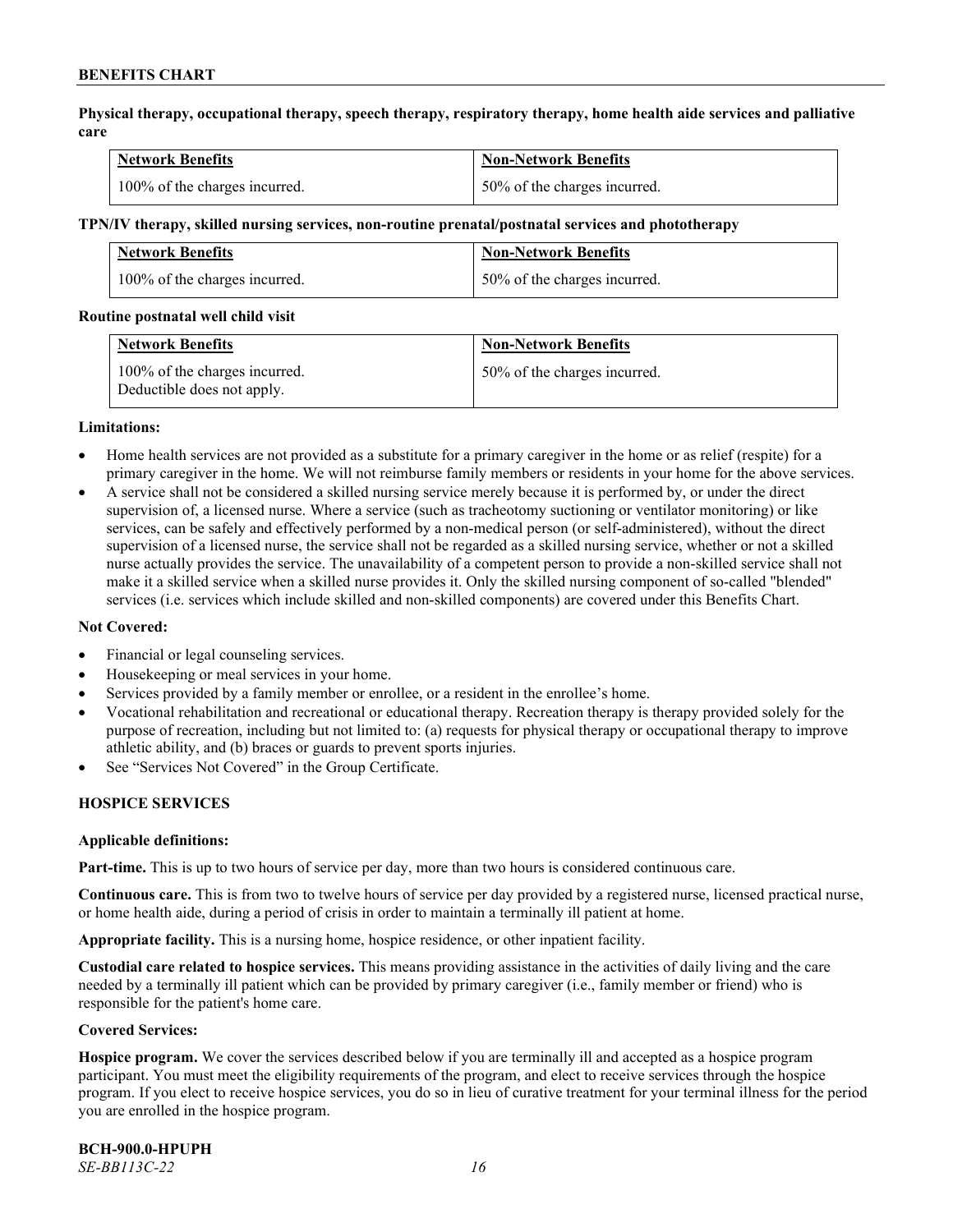**Eligibility:** In order to be eligible to be enrolled in the hospice program, you must: (1) be a terminally ill patient (prognosis of six months or less); (2) have chosen a palliative treatment focus (i.e., emphasizing comfort and supportive services rather than treatment attempting to cure the disease or condition); and (3) continue to meet the terminally ill prognosis as reviewed by our medical director or his or her designee over the course of care. You may withdraw from the hospice program at any time.

**Eligible services:** Hospice services include the following services provided in accordance with an approved hospice treatment plan.

- Inpatient services: We cover inpatient services in a hospice facility.
- Home health services:
	- o Part-time care provided in your home by an interdisciplinary hospice team (which may include a physician, nurse, social worker, and spiritual counselor) and medically necessary home health services are covered.
	- o One or more periods of continuous care in your home or in a setting which provides day care for pain or symptom management, when medically necessary, will be covered.
- Other services:
	- Respite care is covered for care in your home or in an appropriate facility, to give your primary caregivers (i.e., family members or friends) rest and/or relief when necessary in order to maintain a terminally ill patient at home.
	- o Medically necessary medications for pain and symptom management.
	- o Semi-electric hospital beds and other durable medical equipment are covered.
	- o Emergency and non-emergency care is covered.

| <b>Network Benefits</b>       | <b>Non-Network Benefits</b>  |
|-------------------------------|------------------------------|
| 100% of the charges incurred. | 50% of the charges incurred. |

Respite care is limited to five episodes, up to five days per episode. Inpatient hospice services are limited to 15 days per lifetime.

# **Not Covered:**

- Financial or legal counseling services.
- Housekeeping or meal services in your home.
- Custodial or maintenance care related to hospice services, whether provided in the home or in a nursing home.
- Any service not specifically described as covered services under this hospice services benefits.
- Any services provided by members of your family or residents in your home.
- See "Services Not Covered" in the Group Certificate.

# **HOSPITAL AND SKILLED NURSING FACILITY SERVICES**

#### **Covered Services:**

We cover services as described below.

#### **Medical or surgical hospital services**

**Inpatient hospital services:** We cover the following medical or surgical services, for the treatment of acute illness or injury, which require the level of care only provided in an acute care facility. These services must be authorized by a physician.

Inpatient hospital services include: room and board; the use of operating or maternity delivery rooms; intensive care facilities; newborn nursery facilities; general nursing care, anesthesia, laboratory and diagnostic imaging services, reconstructive surgery, radiation therapy, physical therapy, prescription drugs or other medications administered during treatment, blood and blood products (unless replaced), and blood derivatives, and other diagnostic or treatment related hospital services; physician and other professional medical and surgical services provided while in the hospital, including gender confirmation surgery that meets medical coverage criteria.

Services for items for personal convenience, such as television rental, are not covered.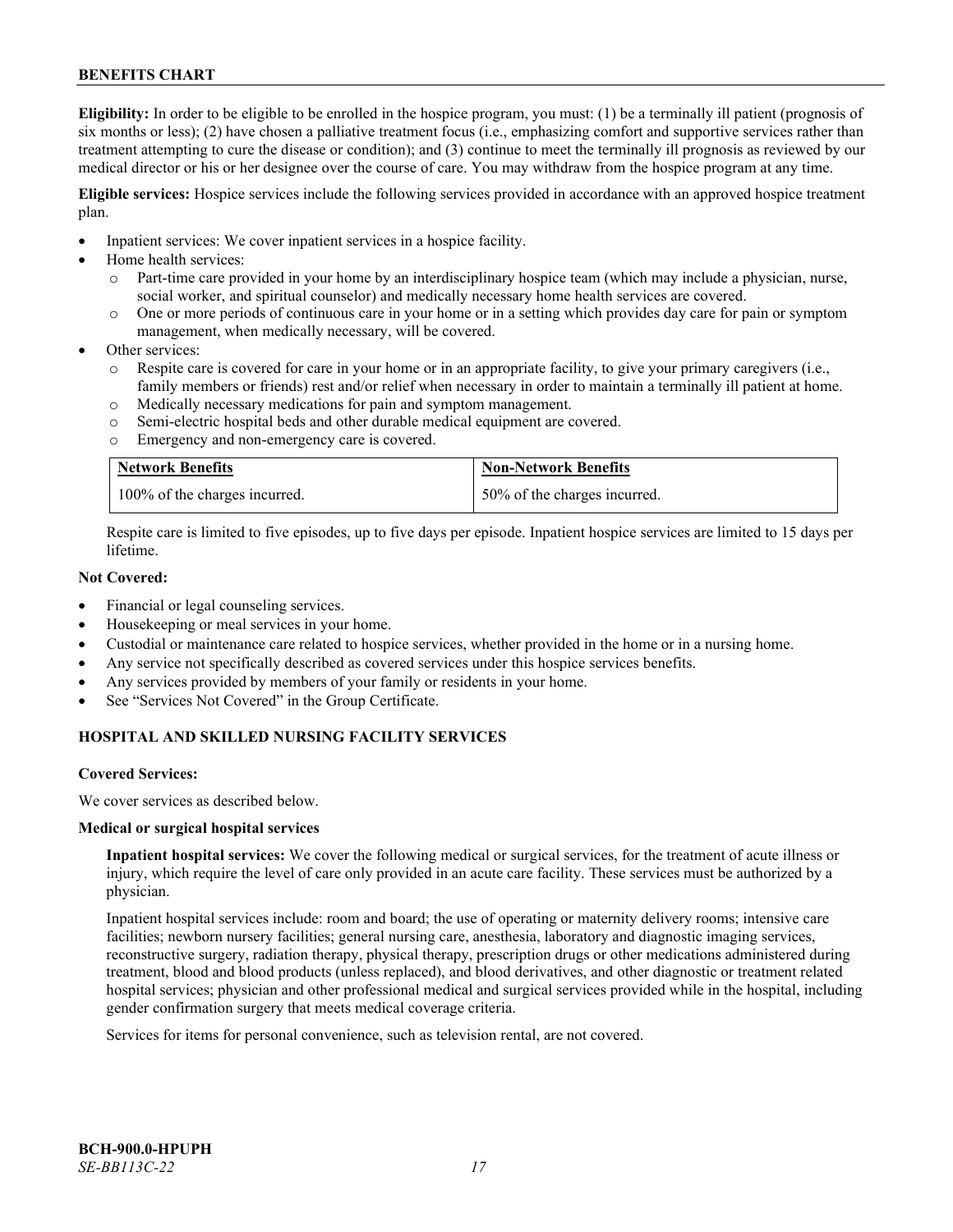Group health plans and health insurance issuers generally may not, under Federal law, restrict benefits for any hospital length of stay in connection with childbirth for the mother of newborn child to less than 48 hours following a vaginal delivery, or less than 96 hours following a caesarean section, excluding day of delivery. However, Federal law generally does not prohibit the mother's or newborn's attending provider, after consulting with the mother, from discharging the mother or her newborn earlier than 48 hours (or 96 hours as applicable). In any case plans and issuers may not, under Federal law, require that a provider obtain authorization from the plan or the insurance issuer for prescribing a length of stay not in excess of 48 hours (or 96 hours). A post-discharge follow-up visit is covered under the "Home Health Services" section under "Routine postnatal well child visit".

| <b>Network Benefits</b>       | <b>Non-Network Benefits</b>      |
|-------------------------------|----------------------------------|
| 100% of the charges incurred. | $150\%$ of the charges incurred. |

Each insured's admission or confinement, including that of a newborn child, is separate and distinct from the admission or confinement of any other insured.

**Outpatient hospital, ambulatory care or surgical facility services:** We cover the following medical and surgical services, for diagnosis or treatment of illness or injury on an outpatient basis. These services must be authorized by a physician.

Outpatient services include: use of operating rooms, maternity delivery rooms or other outpatient departments, rooms or facilities; and the following outpatient services: general nursing care, anesthesia, laboratory and diagnostic imaging services, reconstructive surgery, dialysis, radiation therapy, physical therapy, drugs administered during treatment, blood and blood products (unless replaced), and blood derivatives, and other diagnostic or treatment related outpatient services; physician and other professional medical and surgical services provided while an outpatient, including gender confirmation surgery that meets medical coverage criteria.

To see the benefit level for diagnostic imaging services, laboratory services and physical therapy, see the benefits under diagnostic imaging services, laboratory services and physical therapy.

| <b>Network Benefits</b>       | <b>Non-Network Benefits</b>  |
|-------------------------------|------------------------------|
| 100% of the charges incurred. | 50% of the charges incurred. |

**Skilled nursing facility care:** We cover room and board, daily skilled nursing and related ancillary services for post-acute treatment and rehabilitative care of illness or injury that meets medical coverage criteria. We also cover the costs of skilled nursing care in a hospital if the level of care needed by the insured has been reclassified from acute care to skilled nursing care and no designated skilled nursing care beds or swing beds are available in the hospital or in another hospital or health care facility within a thirty-mile radius of the hospital.

| Network Benefits              | <b>Non-Network Benefits</b>  |
|-------------------------------|------------------------------|
| 100% of the charges incurred. | 50% of the charges incurred. |

#### **Not Covered:**

- Services for items for personal convenience, such as television rental, are not covered.
- See "Services Not Covered" in the Group Certificate.

# **INFERTILITY DIAGNOSIS**

#### **Covered Services:**

We cover the diagnosis of infertility. These services include diagnostic procedures and tests provided in connection with an infertility evaluation, office visits and consultations to diagnose infertility.

| <b>Network Benefits</b>       | <b>Non-Network Benefits</b>  |
|-------------------------------|------------------------------|
| 100% of the charges incurred. | 50% of the charges incurred. |

Coverage is limited to office visits and consultations to diagnose infertility. Treatment is not covered.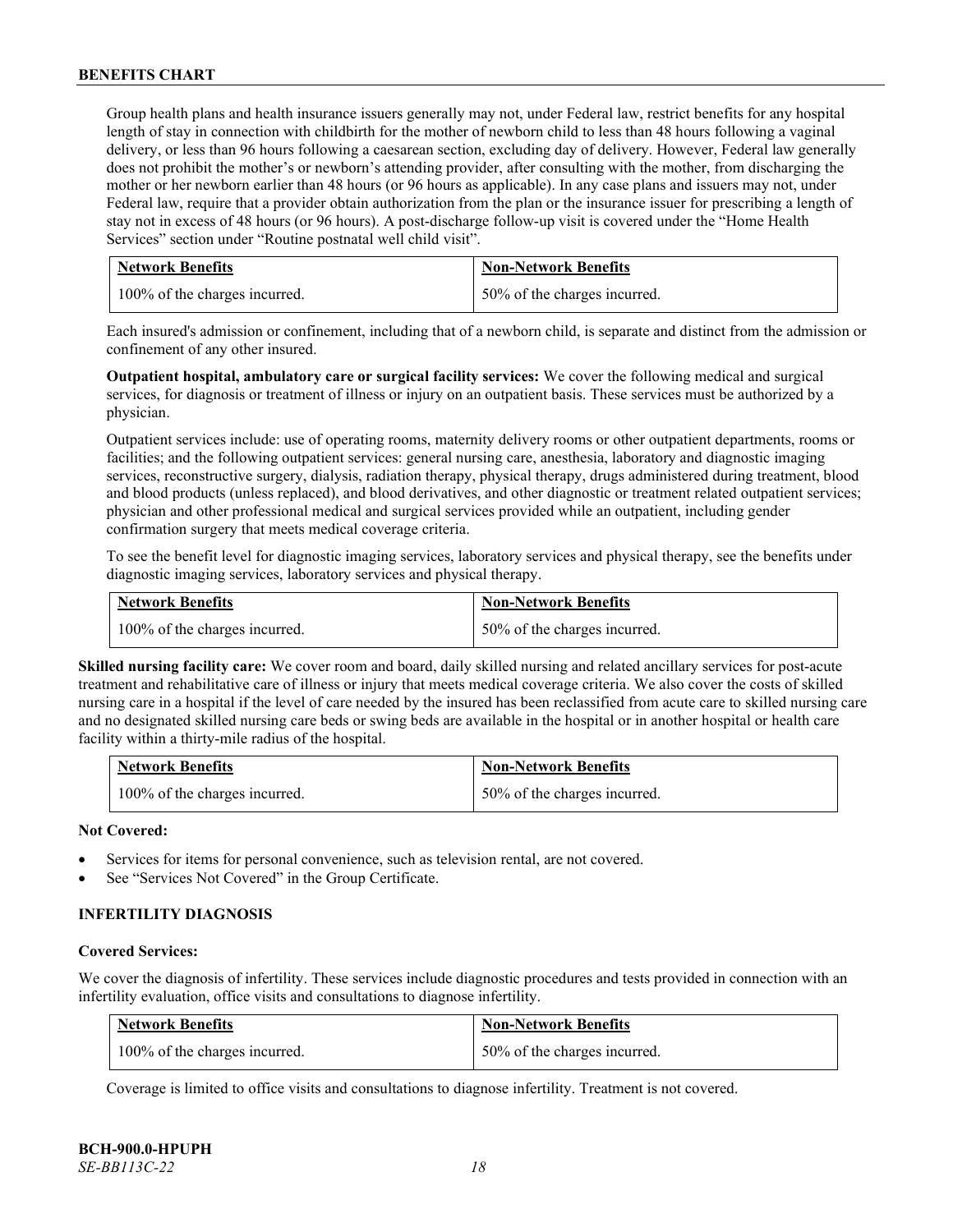# **Not Covered:**

- Infertility/fertility treatment, including but not limited to, office visits, laboratory services, diagnostic imaging services and fertility drugs; reversal of sterilization; and sperm, ova or embryo acquisition, retrieval or storage; however, we cover office visits and consultations to diagnose infertility.
- Services related to the establishment of surrogate pregnancy and fees for a surrogate. However, pregnancy and maternity services are covered for an insured under this Benefits Chart, including a surrogate pregnancy.
- See "Services Not Covered" in the Group Certificate.

# **LABORATORY SERVICES**

### **Covered Services:**

We cover laboratory tests when ordered by a provider and provided in a clinic or outpatient hospital facility (to see the benefit level for inpatient hospital or skilled nursing facility services, see benefits under Inpatient Hospital and Skilled Nursing Facility Services).

# **Prostate-specific antigen (PSA) testing**

| <b>Network Benefits</b>       | Non-Network Benefits         |
|-------------------------------|------------------------------|
| 100% of the charges incurred. | 50% of the charges incurred. |

#### **All other laboratory services**

#### **Services for illness or Injury**

| <b>Network Benefits</b>       | <b>Non-Network Benefits</b>  |
|-------------------------------|------------------------------|
| 100% of the charges incurred. | 50% of the charges incurred. |

#### **Preventive services**

Laboratory services associated with preventive services are covered at the benefit level shown in the "Preventive Services" section of this Benefits Chart.

# **Not Covered:**

See "Services Not Covered" in the Group Certificate.

# **MASTECTOMY RECONSTRUCTION BENEFIT**

#### **Covered Services:**

We cover reconstruction of the breast on which the mastectomy has been performed; surgery and reconstruction of the other breast to produce symmetrical appearance, and prostheses and physical complications of all stages of mastectomy, including lymphedemas.

| <b>Network Benefits</b>                              | <b>Non-Network Benefits</b>                           |
|------------------------------------------------------|-------------------------------------------------------|
| Coverage level is same as corresponding Network      | Coverage level is same as corresponding Non-Network   |
| Benefits, depending on type of service provided such | Benefits, depending on type of service provided, such |
| as Office Visits for Illness or Injury, Inpatient or | as Office Visits for Illness or Injury, Inpatient or  |
| Outpatient Hospital Services.                        | Outpatient Hospital Services.                         |

#### **Not Covered:**

See "Services Not Covered" in the Group Certificate.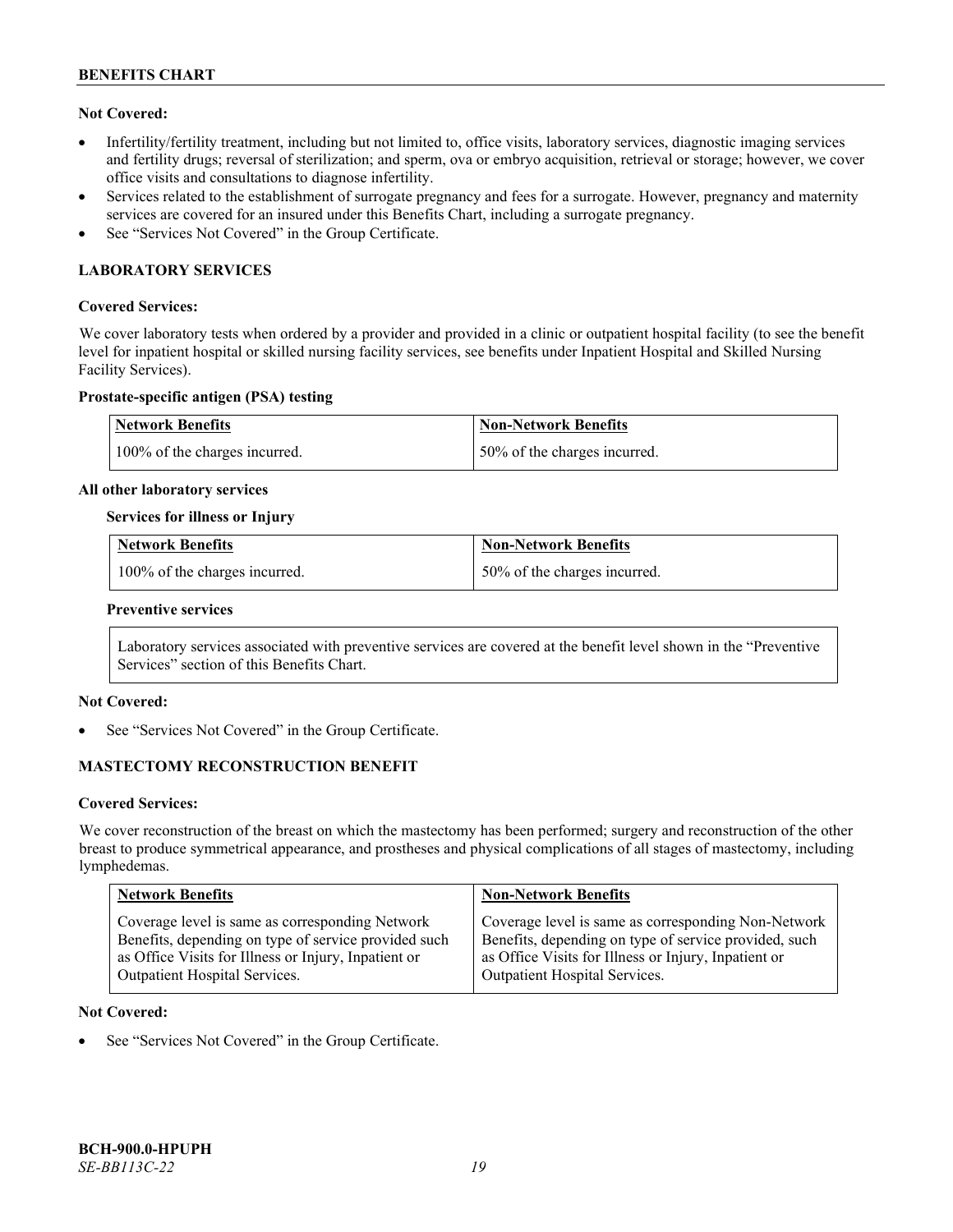# **MEDICATION THERAPY DISEASE MANAGEMENT PROGRAM**

# **Covered Services:**

If you meet our criteria for coverage, you may qualify for our medication therapy disease management program.

The program covers consultations with a designated pharmacist.

Covered services are based on established medical policies, which are subject to periodic review and modification by the medical directors. These medical policies (medical coverage criteria) are available by logging on to your account at [HealthPartnersUnityPointHealth.com](https://www.healthpartnersunitypointhealth.com/) or by calling Member Services.

| <b>Network Benefits</b>                                     | <b>Non-Network Benefits</b> |
|-------------------------------------------------------------|-----------------------------|
| 100% of the charges incurred.<br>Deductible does not apply. | No coverage.                |

### **Not Covered:**

See "Services Not Covered" in the Group Certificate.

# **OFFICE VISITS FOR ILLNESS OR INJURY**

#### **Covered Services:**

We cover the following when medically necessary: professional medical and surgical services and related supplies, including biofeedback, of physicians and other health care providers; obstetric/gynecological (OB/GYN) services, blood and blood products (unless replaced) and blood derivatives.

We cover diagnosis and treatment of illness or injury to the eyes. Where contact or eyeglass lenses are prescribed as medically necessary for the post-operative treatment of cataracts or for the treatment of aphakia, acute or chronic corneal pathology, or keratoconus, we cover the initial evaluation, lenses and fitting. Insureds must pay for lens replacement beyond the initial pair.

We cover allergy testing based on established medical policies.

Services received via video, e-visits or telephone are covered under the "Telehealth/Telemedicine Services" section of this Benefits Chart.

# **Office visits**

| <b>Network Benefits</b>       | <b>Non-Network Benefits</b>  |
|-------------------------------|------------------------------|
| 100% of the charges incurred. | 50% of the charges incurred. |

#### **Convenience clinics**

| <b>Network Benefits</b>       | <b>Non-Network Benefits</b>  |
|-------------------------------|------------------------------|
| 100% of the charges incurred. | 50% of the charges incurred. |

#### **Injections administered in a physician's office, other than immunizations**

#### **Allergy injections**

| <b>Network Benefits</b>       | <b>Non-Network Benefits</b>  |
|-------------------------------|------------------------------|
| 100% of the charges incurred. | 50% of the charges incurred. |

#### **All other injections**

| <b>Network Benefits</b>       | <b>Non-Network Benefits</b>  |
|-------------------------------|------------------------------|
| 100% of the charges incurred. | 50% of the charges incurred. |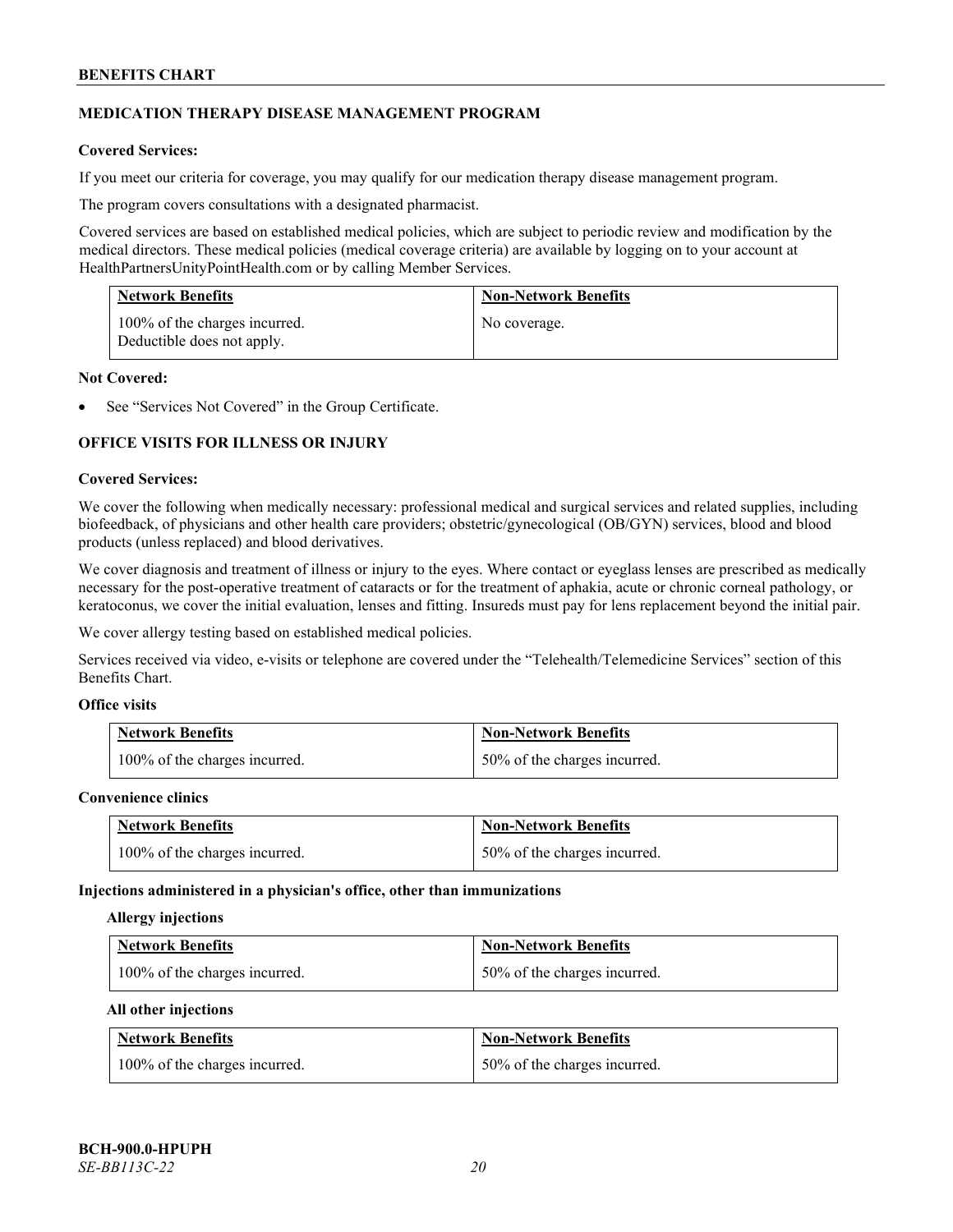# **Not Covered:**

- Court ordered treatment.
- See "Services Not Covered" in the Group Certificate.

# **PEDIATRIC EYEWEAR**

# **Covered Services:**

We cover pediatric eyewear for children.

Routine eye exams are covered under the "Preventive Services" section of this Benefits Chart.

| <b>Network Benefits</b>       | <b>Non-Network Benefits</b> |
|-------------------------------|-----------------------------|
| 100% of the charges incurred. | No coverage.                |

# **Limitations:**

- Coverage under this provision will continue until the end of the month in which the child turns age 19.
- Limited to one of the following per calendar year:
	- o one pair of eyeglasses, including one set of prescription lenses, frames from our designated eyewear collection, and anti-scratch coating; or
	- o one pair of non-disposable contact lenses; or
	- a one-year supply of disposable contact lenses.
- Contact lens fittings are limited to two per calendar year.

# **Not Covered:**

- Frames that are not included in our designated eyewear collection. However, one pair of lenses will be covered if an insured chooses frames outside our designated eyewear collection.
- More than one pair of lenses or frames or non-disposable contacts per calendar year, regardless of the reason. This includes replacement of eyeglasses or contact lenses due to loss, breakage, theft, or change in prescription.
- Safety glasses or goggles for sports or vocational reasons.
- Upgrades including, but not limited to, UV protection and no-line multifocal lenses.
- See "Services Not Covered" in the Group Certificate.

# **PHYSICAL THERAPY, OCCUPATIONAL THERAPY AND SPEECH THERAPY**

# **Covered Services:**

We cover the following physical therapy, occupational therapy and speech therapy services:

- Medically necessary rehabilitative care to correct the effects of illness or injury.
- Habilitative care rendered for congenital, developmental or medical conditions which have significantly limited the successful initiation of normal speech and normal motor development.

Massage therapy which is performed in conjunction with other treatment/modalities by a physical or occupational therapist, is part of a prescribed treatment plan and is not billed separately is covered.

We cover services provided in a clinic. We also cover physical therapy provided in an outpatient hospital facility. To see the benefit level for inpatient hospital or skilled nursing facility services, see benefits under the "Inpatient Hospital and Skilled Nursing Facility Services" section in this Benefits Chart.

# **Rehabilitative care**

| <b>Network Benefits</b>       | <b>Non-Network Benefits</b>  |
|-------------------------------|------------------------------|
| 100% of the charges incurred. | 50% of the charges incurred. |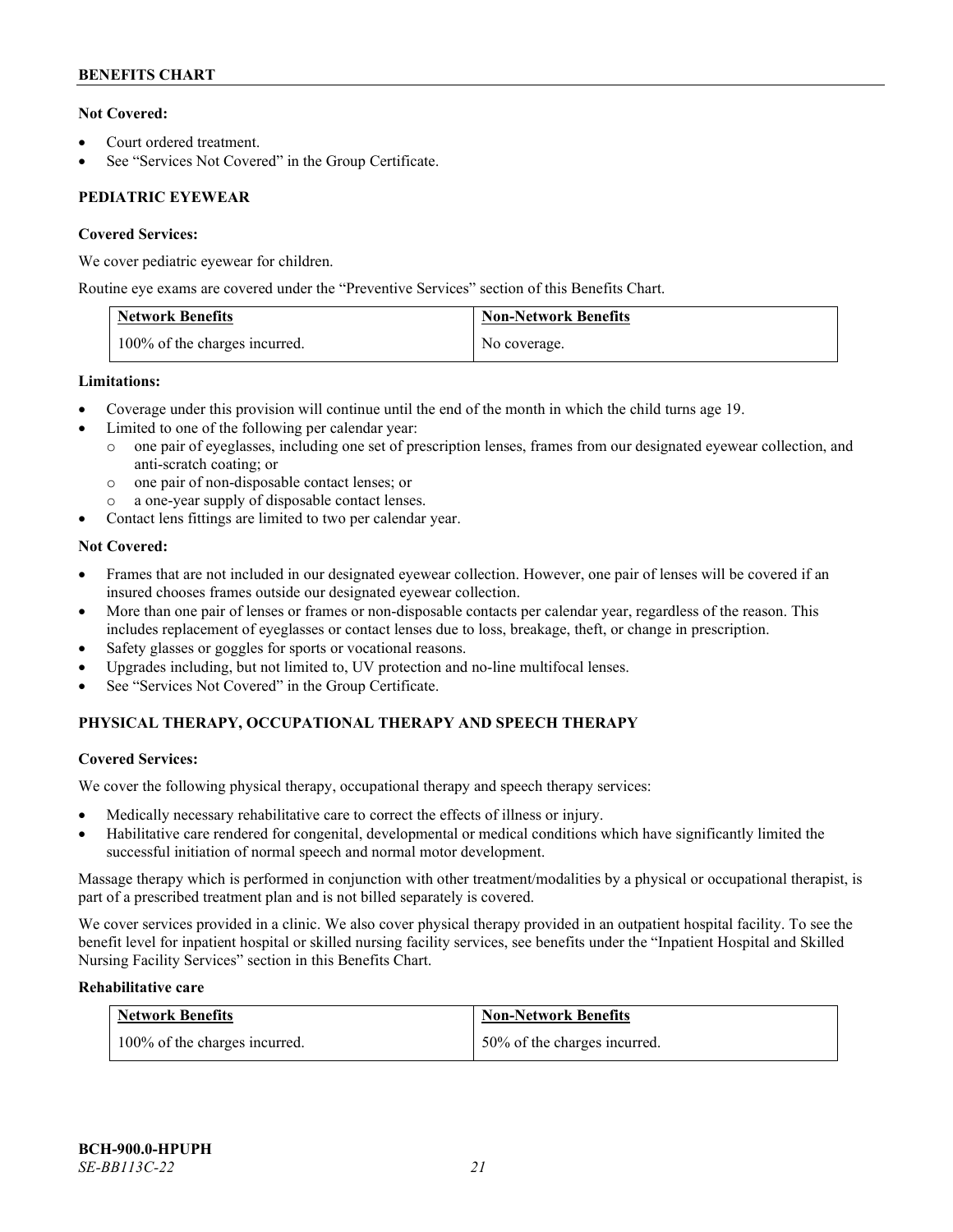#### **Habilitative care**

| <b>Network Benefits</b>       | <b>Non-Network Benefits</b>  |
|-------------------------------|------------------------------|
| 100% of the charges incurred. | 50% of the charges incurred. |

### **Not Covered:**

- Massage therapy for the purpose of comfort or convenience of the insured.
- See "Services Not Covered" in the Group Certificate.

# **PRE-DIABETES DISEASE MANAGEMENT PROGRAM**

#### **Covered Services:**

If you meet our criteria for coverage, you may qualify for the Pre-diabetes Disease Management program through Omada Health. The program covers group health coaching which focuses on weight loss, exercise, behavior modification and health education at select locations determined by the plan.

| Network Benefits                                            | <b>Non-Network Benefits</b> |
|-------------------------------------------------------------|-----------------------------|
| 100% of the charges incurred.<br>Deductible does not apply. | Not applicable.             |

#### **Not Covered:**

See "Services Not Covered" in the Group Certificate.

# **PRESCRIPTION DRUG SERVICES**

#### **Covered Services:**

We cover prescription drugs and medications, which can be self-administered or are administered in a physician's office. We cover off-label use of formulary drugs to treat cancer if the drug is recognized for the treatment of cancer in an authoritative compendia used by the Medicare program and when an appropriate level of evidence or medical necessity is met.

#### **For Network Benefits, drugs and medications must be obtained at a Network Pharmacy.**

**If a copayment is required, you must pay one copayment for each 31-day supply, or portion thereof, unless otherwise indicated below.**

# **Outpatient drugs (except as specified below)**

# **Drugs on the Preventive Drug List**

| <b>Network Benefits</b>                                                                                                                        | <b>Non-Network Benefits</b>  |
|------------------------------------------------------------------------------------------------------------------------------------------------|------------------------------|
| Generic formulary drugs from the Preventive Drug List<br>are covered at 100% of the charges incurred.                                          | 50% of the charges incurred. |
| Brand name formulary drugs from the Preventive Drug<br>List are covered at 100% of the charges incurred,<br>subject to your copayment of \$60. |                              |
| In no event will your cost for a formulary insulin drug<br>exceed \$25.                                                                        |                              |
| Deductible does not apply.                                                                                                                     |                              |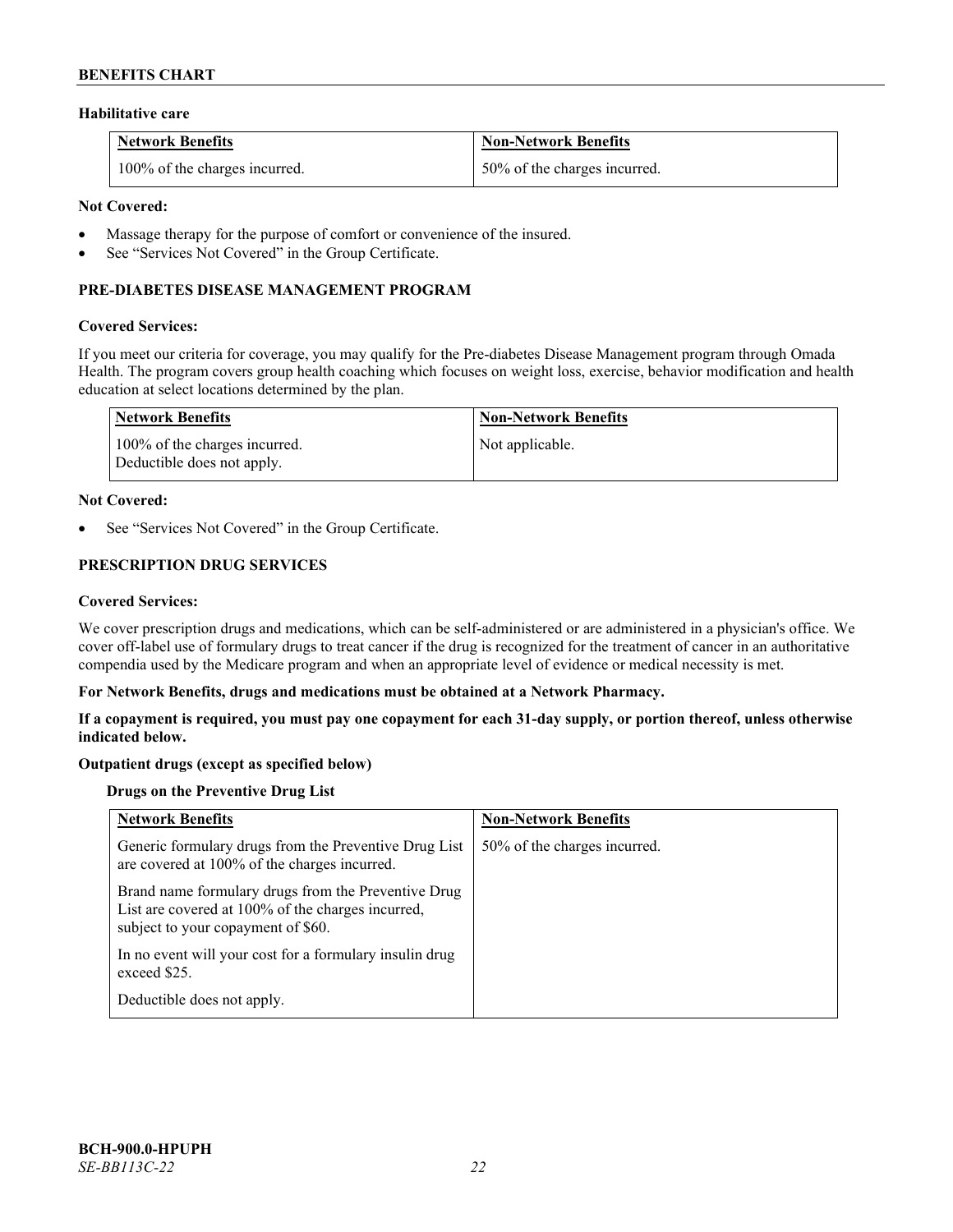# **All other drugs**

| <b>Network Benefits</b>                                                   | <b>Non-Network Benefits</b>  |
|---------------------------------------------------------------------------|------------------------------|
| All other formulary drugs are covered at 100% of the<br>charges incurred. | 50% of the charges incurred. |
| Non-formulary drugs are covered at 80% of the<br>charges incurred.        |                              |
| Deductible applies.                                                       |                              |

# **Mail order drugs**

| <b>Network Benefits</b>                                                                                                                                                                                                                               | <b>Non-Network Benefits</b>                                                                                                |
|-------------------------------------------------------------------------------------------------------------------------------------------------------------------------------------------------------------------------------------------------------|----------------------------------------------------------------------------------------------------------------------------|
| For your convenience, you may also get up to a 93-day<br>supply of outpatient prescription drugs that can be self-<br>administered through the designated mail order service.<br>Specialty drugs are not available through the mail order<br>service. | Mail order drugs are only available through the<br>designated mail order service.<br>See Network mail order drugs benefit. |

# **Specialty drugs that are self-administered**

| <b>Network Benefits</b>                                                                                                                    | <b>Non-Network Benefits</b> |
|--------------------------------------------------------------------------------------------------------------------------------------------|-----------------------------|
| 100% of the charges incurred.                                                                                                              | No coverage.                |
| For Network Benefits, specialty drugs are limited to<br>drugs on the specialty drug list and must be obtained<br>from a designated vendor. |                             |

# **Drugs for treatment of growth deficiency**

| <b>Network Benefits</b>                                                                                                                            | <b>Non-Network Benefits</b>  |
|----------------------------------------------------------------------------------------------------------------------------------------------------|------------------------------|
| 100% of the charges incurred.                                                                                                                      | 50% of the charges incurred. |
| For Network Benefits, growth deficiency drugs are<br>limited to drugs on the specialty drug list and must be<br>obtained from a designated vendor. |                              |

**Tobacco cessation drugs are covered for all FDA-approved tobacco cessation drugs (including over-the-counter drugs) for a minimum of 90 days.** Must be prescribed by a physician or legally authorized health care provider and purchased at a pharmacy.

| <b>Network Benefits</b>                                     | <b>Non-Network Benefits</b>  |
|-------------------------------------------------------------|------------------------------|
| 100% of the charges incurred.<br>Deductible does not apply. | 50% of the charges incurred. |

# **Contraceptive drugs**

| <b>Network Benefits</b>                                                                                                                                         | <b>Non-Network Benefits</b>  |
|-----------------------------------------------------------------------------------------------------------------------------------------------------------------|------------------------------|
| 100% of the charges incurred for formulary drugs.<br>Deductible does not apply.                                                                                 | 50% of the charges incurred. |
| If a physician requests that a non-formulary<br>contraceptive drug be dispensed as written, the drug<br>will be covered at 100%, not subject to the deductible. |                              |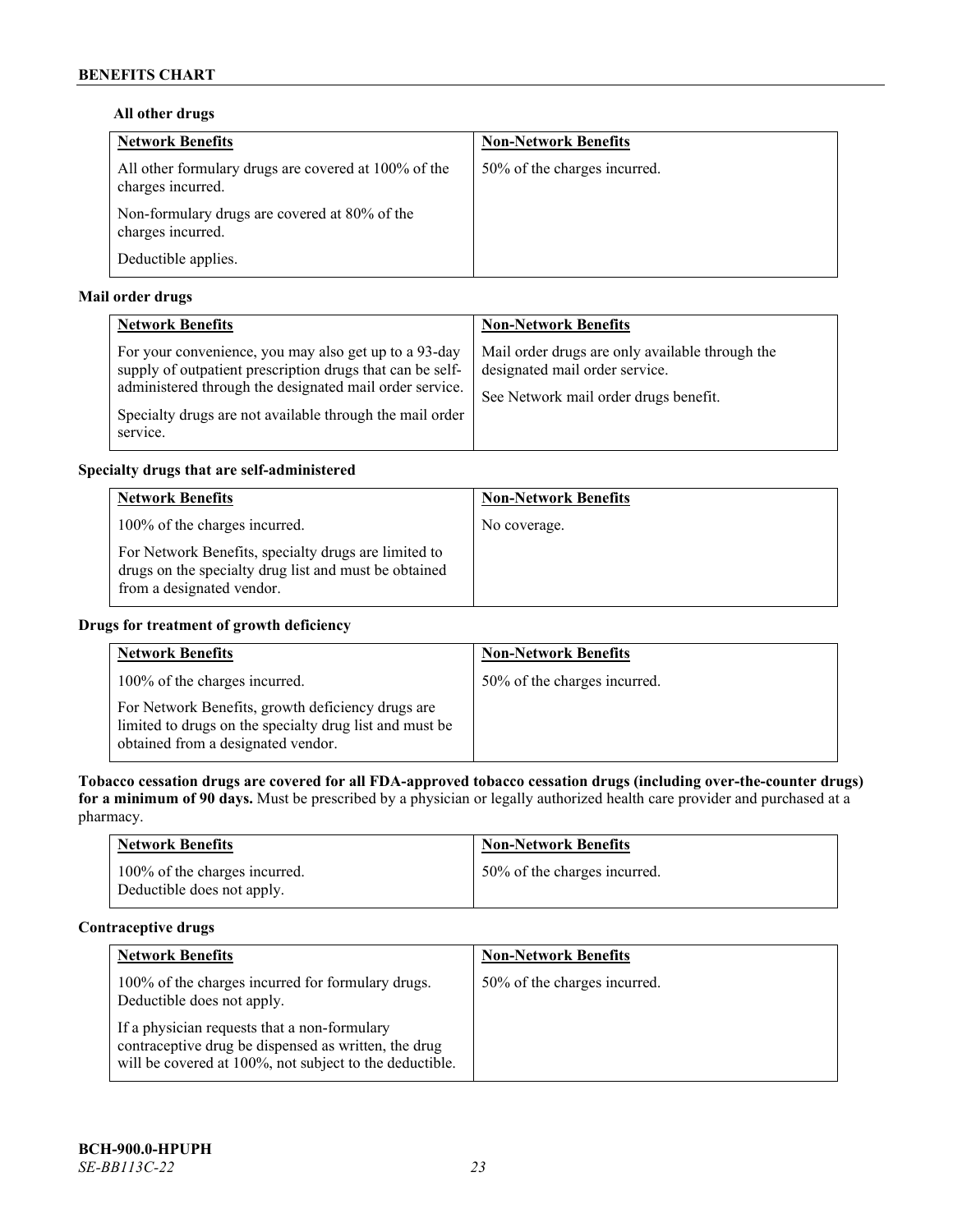**ACA preventive medications.** We cover preventive medications currently recommended by USPSTF with an A or B rating if they are prescribed by your medical provider and they are listed on our Commercial ACA Preventive Drug List. Preventive medications are subject to periodic review and modification. Changes would be effective in accordance with the federal rules and reflected in our current medical coverage criteria for preventive care services.

| <b>Network Benefits</b>                                     | <b>Non-Network Benefits</b>  |
|-------------------------------------------------------------|------------------------------|
| 100% of the charges incurred.<br>Deductible does not apply. | 50% of the charges incurred. |

### **Limitations:**

- Certain drugs may require prior authorization as indicated on the formulary. We may require prior authorization for the drug and also the site where the drug will be provided. Certain drugs are subject to our utilization review process and quantity limits as indicated on our formulary.
- Certain non-formulary drugs require prior authorization. In addition, certain drugs may be subject to any quantity limits applied as part of our trial program. The trial drug program applies to new prescriptions for certain drugs which have high toxicity, low tolerance, high costs and/or high potential for waste. Trial drugs are indicated on the formulary and/or the specialty drug list. Your first fill of a trial drug may be limited to less than a month supply. If the drug is well tolerated and effective, you will receive the remainder of your first month supply.
- If an insured requests a brand name drug when there is a generic equivalent, the brand name drug will be covered up to the charge that would apply to the generic drug, minus any required copayment. If a physician requests that a brand name drug be dispensed as written, the drug will be paid at the non-formulary benefit.
- We may require insureds to try over-the-counter (OTC) drug alternatives before approving more costly formulary prescription drugs.
- Unless otherwise specified in the "Prescription Drug Services" section, you may receive up to a 31-day supply per prescription.
- A 93-day supply will be covered and dispensed only at pharmacies that participate in our extended day supply program.
- New prescriptions to treat certain chronic conditions are limited to a 31-day supply.
- No more than a 31-day supply of specialty drugs will be covered and dispensed at a time, unless it is a manufacturer supplied drug that cannot be split that supplies the insured with more than a 31-day supply.

# **Not Covered:**

- Replacement of prescription drugs, medications, equipment and supplies due to loss, damage or theft.
- Nonprescription (over the counter) drugs or medications, including, but not limited to, vitamins, supplements, homeopathic remedies, and non-FDA approved drugs, unless listed on the formulary and prescribed by a physician or legally authorized health care provider under applicable state and federal law. We cover off-label use of drugs to treat cancer as specified in the "Prescription Drug Services" section of this Benefits Chart. This exclusion does not include over-the-counter contraceptives for women as allowed under the Affordable Care Act when the insured obtains a prescription for the item. In addition, if the insured obtains a prescription, this exclusion does not include aspirin to prevent cardiovascular disease for men and women of certain ages; folic acid supplements for women who may become pregnant; fluoride chemoprevention supplements for children without fluoride in their water source; and iron supplements for children ages 6-12 months old who are at risk for anemia.
- All drugs used for sexual dysfunction.
- Fertility drugs.
- Medical cannabis.
- Drugs on the Excluded Drug List. The Excluded Drug List includes select drugs within a therapy class that are not eligible for coverage. This includes drugs that may be excluded for certain indications. The Excluded Drug List is available a[t HealthPartnersUnityPointHealth.com.](https://www.healthpartnersunitypointhealth.com/)
- Drugs that are newly approved by the FDA until they are reviewed and approved by HealthPartners UnityPoint Health Pharmacy and Therapeutics Committee.
- Medical devices approved by the FDA will not be covered under the "Prescription Drug Services" section unless they are on our formulary. Covered medical devices are generally submitted and reimbursed under your medical benefits.
- See "Services Not Covered" in the Group Certificate.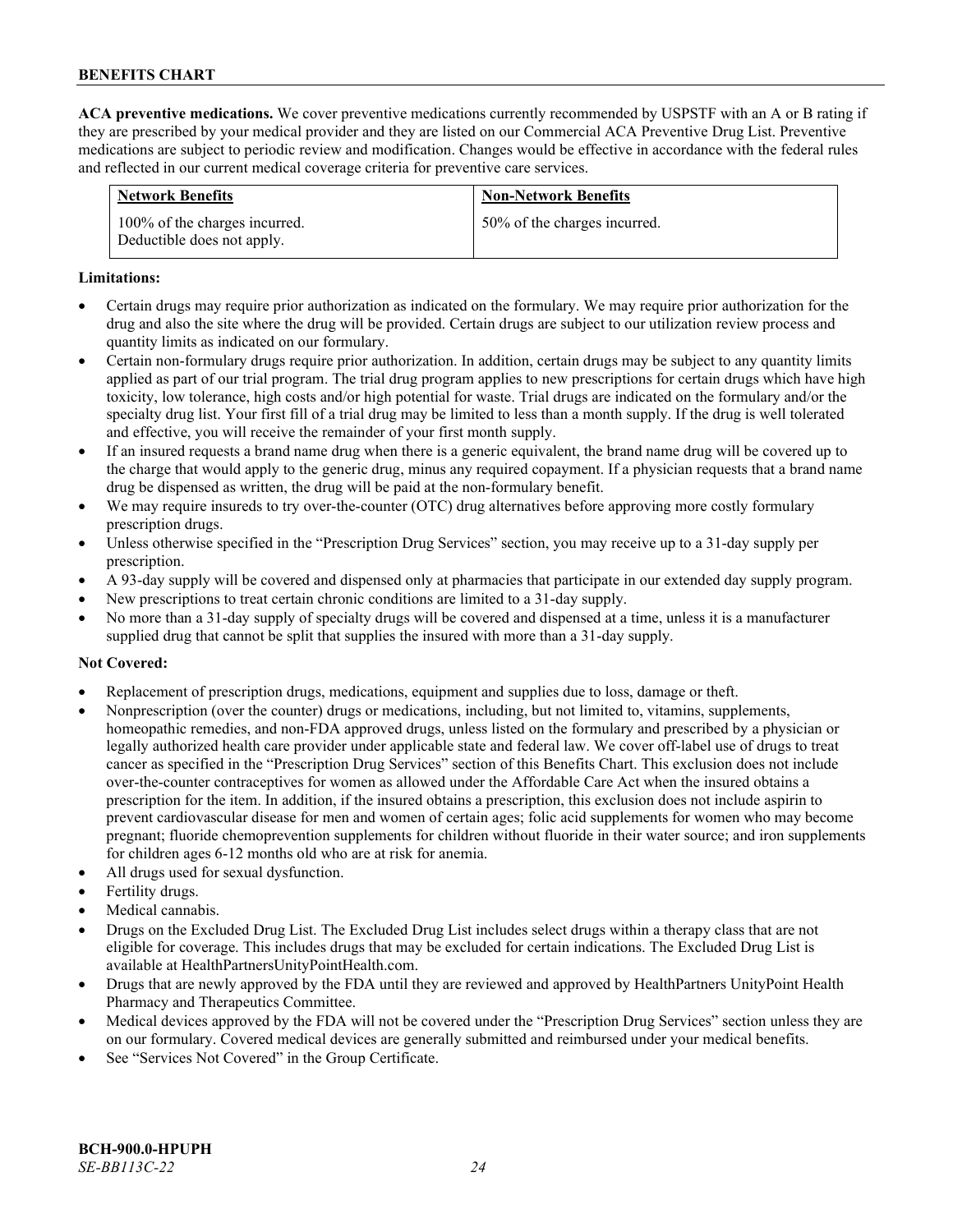# **PREVENTIVE SERVICES**

### **Applicable definitions:**

**Routine preventive services** are routine healthcare services that include screenings, check-ups and counseling to prevent illness, disease or other health problems before symptoms occur.

**Diagnostic services** are services to help a provider understand your symptoms, diagnose illness and decide what treatment may be needed. They may be the same services that are listed as preventive services, but they are being used as diagnostic services. Your provider will determine if these services are preventive or diagnostic. These services are not preventive if received as part of a visit to diagnose, manage or maintain an acute or chronic medical condition, illness or injury. When that occurs, unless otherwise indicated below, standard deductibles, copayments or coinsurance apply.

# **Covered Services:**

We cover preventive services which meet any of the requirements under the Affordable Care Act (ACA) shown in the bulleted items below. These preventive services are covered at 100% under the network benefits with no deductible, copayments or coinsurance. If a preventive service is not required by the ACA and it is covered at a lower benefit level, it will be specified below. Preventive benefits mandated under the ACA are subject to periodic review and modification. Changes would be effective in accordance with the federal rules. Preventive services mandated by the ACA include:

- Evidence-based items or services that have in effect a rating of A or B in the current recommendations of the United States Preventive Services Task Force with respect to the individual;
- Immunizations for routine use in children, adolescents and adults that have in effect a recommendation from the Advisory Committee on Immunization Practices of the Centers for Disease Control and Prevention with respect to the individual;
- With respect to infants, children and adolescents, evidence-informed preventive care and screenings provided for in comprehensive guidelines supported by the Health Resources and Services Administration; and
- With respect to women, preventive care and screenings provided for in comprehensive guidelines supported by the Health Resources and Services Administration.

Covered services are based on established medical policies, which are subject to periodic review and modification by the medical or dental directors. These medical policies (medical coverage criteria) are available by calling Member Services, or logging on to your account at [HealthPartnersUnityPointHealth.com.](https://www.healthpartnersunitypointhealth.com/)

# **ACA and state mandated preventive services are covered as follows:**

**Routine health exams and periodic health assessments.** A physician or health care provider will counsel you as to how often health assessments are needed based on age, sex and health status. This includes screening and counseling for tobacco use and all FDA approved tobacco cessation medications including over-the-counter drugs (as shown in the "Prescription Drug Services" section).

| <b>Network Benefits</b>                                     | <b>Non-Network Benefits</b>  |
|-------------------------------------------------------------|------------------------------|
| 100% of the charges incurred.<br>Deductible does not apply. | 50% of the charges incurred. |

**Child health supervision services.** This includes pediatric preventive services such as newborn screenings, appropriate immunizations (including HPV immunizations), developmental assessments and laboratory services appropriate to the age of the child from birth to 72 months and appropriate immunizations to age 18.

| <b>Network Benefits</b>                                     | <b>Non-Network Benefits</b>  |
|-------------------------------------------------------------|------------------------------|
| 100% of the charges incurred.<br>Deductible does not apply. | 50% of the charges incurred. |

#### **Routine prenatal care and exams**

| <b>Network Benefits</b>                                     | <b>Non-Network Benefits</b>  |
|-------------------------------------------------------------|------------------------------|
| 100% of the charges incurred.<br>Deductible does not apply. | 50% of the charges incurred. |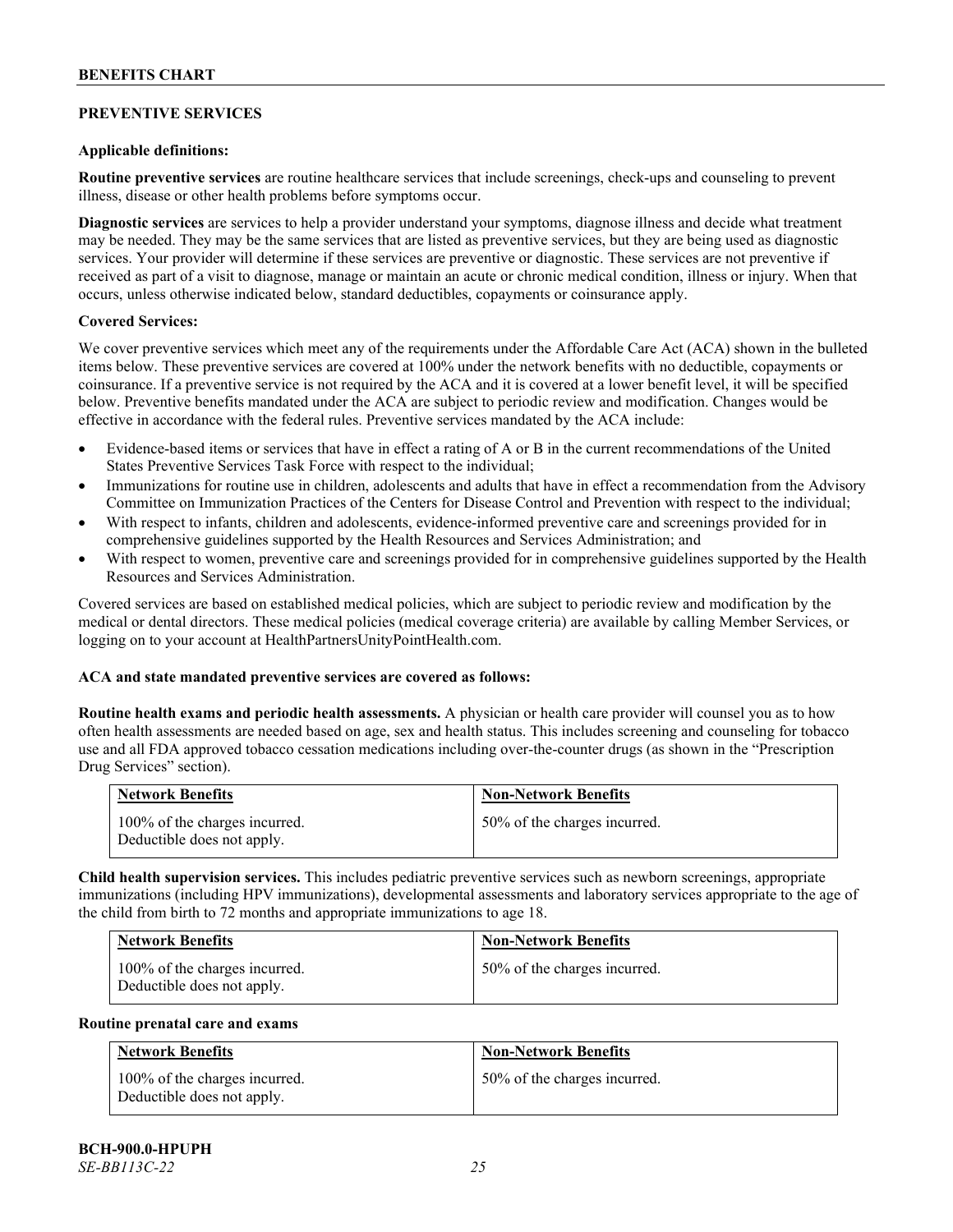**Routine postnatal care.** This includes health exams, assessments, education and counseling relating to the period immediately after childbirth.

| <b>Network Benefits</b>                                     | <b>Non-Network Benefits</b>  |
|-------------------------------------------------------------|------------------------------|
| 100% of the charges incurred.<br>Deductible does not apply. | 50% of the charges incurred. |

**Routine screening procedures for cancer.** This includes colorectal screening or other cancer screenings recommended by the USPSTF with an A or B rating. Women's preventive health services below describe additional routine screening procedures for cancer.

| <b>Network Benefits</b>                                     | <b>Non-Network Benefits</b>  |
|-------------------------------------------------------------|------------------------------|
| 100% of the charges incurred.<br>Deductible does not apply. | 50% of the charges incurred. |

**Professional voluntary family planning services.** This includes services to prevent or delay a pregnancy, including counseling and education. Services must be provided by a licensed provider.

| <b>Network Benefits</b>                                     | <b>Non-Network Benefits</b>  |
|-------------------------------------------------------------|------------------------------|
| 100% of the charges incurred.<br>Deductible does not apply. | 50% of the charges incurred. |

#### **Adult immunizations**

| <b>Network Benefits</b>                                     | <b>Non-Network Benefits</b>  |
|-------------------------------------------------------------|------------------------------|
| 100% of the charges incurred.<br>Deductible does not apply. | 50% of the charges incurred. |

**Women's preventive health services.** This includes mammograms, screenings for cervical cancer (pap smears), breast pumps, human papillomavirus (HPV) testing, counseling for sexually transmitted infections, counseling and screening for human immunodeficiency virus (HIV), and all FDA approved contraceptive methods as prescribed by a doctor, sterilization procedures, education and counseling (see the "Prescription Drug Services" section for coverage of oral contraceptive drugs). For women whose family history is associated with an increased risk for BRCA1 or BRCA2 gene mutations, we cover genetic counseling and BRCA screening without cost sharing, if appropriate and as determined by a physician.

| <b>Network Benefits</b>                                     | <b>Non-Network Benefits</b>  |
|-------------------------------------------------------------|------------------------------|
| 100% of the charges incurred.<br>Deductible does not apply. | 50% of the charges incurred. |

**Obesity screening and management.** We cover obesity screening and counseling for all ages during a routine preventive care exam. If you are age 18 or older and have a body mass index of 30 or more, we also cover intensive obesity management to help you lose weight. Your primary care doctor can coordinate these services.

| <b>Network Benefits</b>                                     | <b>Non-Network Benefits</b>  |
|-------------------------------------------------------------|------------------------------|
| 100% of the charges incurred.<br>Deductible does not apply. | 50% of the charges incurred. |

# **In addition to any ACA or state mandated preventive services referenced above, we cover the following eligible services:**

# **Routine eye and hearing exams**

| <b>Network Benefits</b>                                     | <b>Non-Network Benefits</b>  |
|-------------------------------------------------------------|------------------------------|
| 100% of the charges incurred.<br>Deductible does not apply. | 50% of the charges incurred. |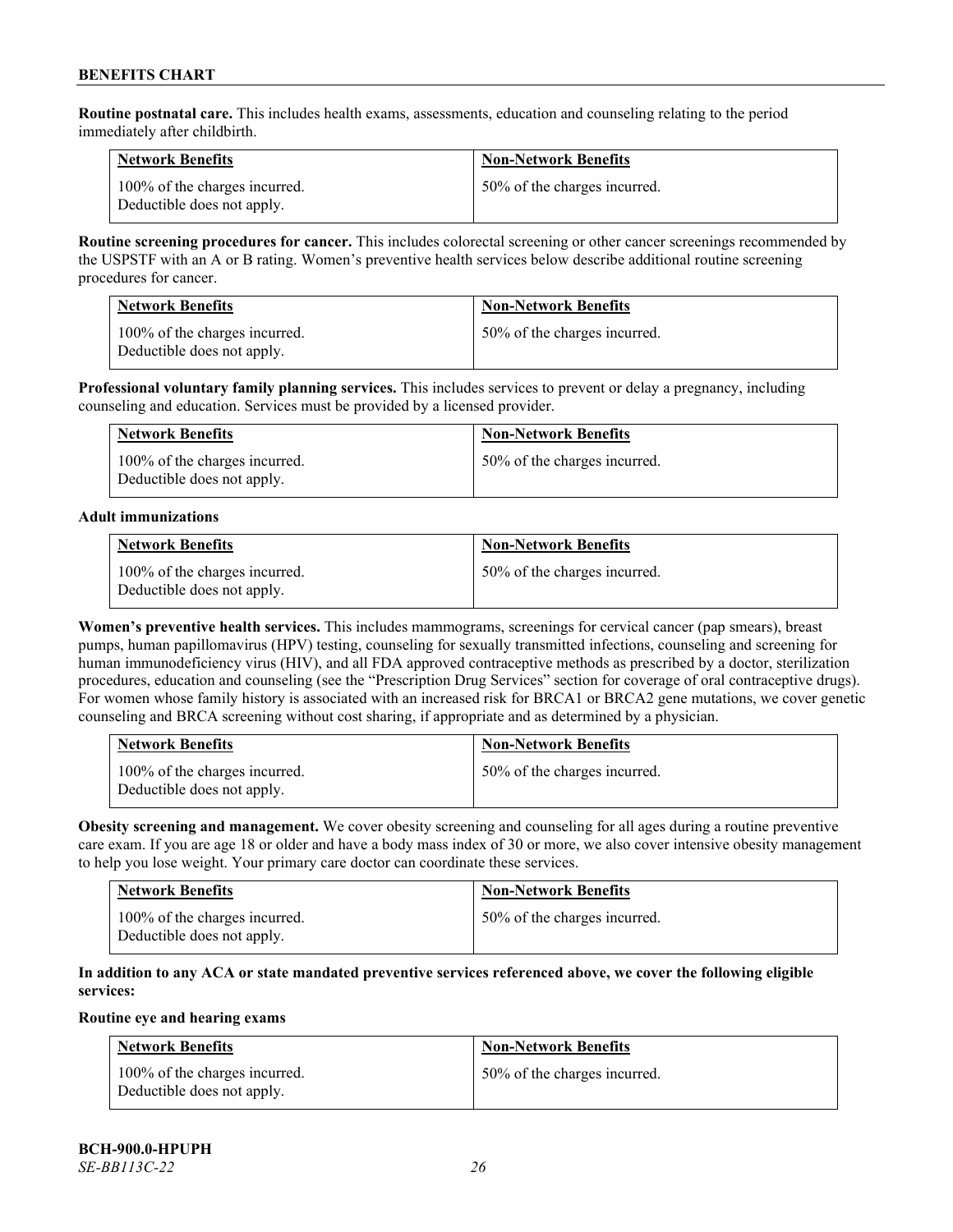**Ovarian cancer surveillance tests for women who are at risk. "At risk for ovarian cancer" means (1) having a family** history that includes any of the following: one or more first-degree or second-degree relatives with ovarian cancer, clusters of female relatives with breast cancer or nonpolyposis colorectal cancer; or (2) testing positive for BRCA1 or BRCA2 mutations. "Surveillance tests for ovarian cancer" means annual screening using: CA-125 serum tumor marker testing, transvaginal ultrasound, pelvic examination or other proven ovarian cancer screening tests currently being evaluated by the federal Food and Drug Administration or by the National Cancer Institute.

| <b>Network Benefits</b>                               | <b>Non-Network Benefits</b>                           |
|-------------------------------------------------------|-------------------------------------------------------|
| Coverage level is same as corresponding Network       | Coverage level is same as corresponding Non-Network   |
| Benefits, depending on type of service provided, such | Benefits, depending on type of service provided, such |
| as Diagnostic Imaging Services, Laboratory Services   | as Diagnostic Imaging Services, Laboratory Services   |
| Office Visits for Illness or Injury or Preventive     | Office Visits for Illness or Injury or Preventive     |
| Services.                                             | Services.                                             |

#### **Peak flow meters for insureds diagnosed with asthma. Must be prescribed by a licensed provider.**

| <b>Network Benefits</b>                                     | <b>Non-Network Benefits</b>  |
|-------------------------------------------------------------|------------------------------|
| 100% of the charges incurred.<br>Deductible does not apply. | 50% of the charges incurred. |

**Glucose meters prescribed by a licensed provider** (other than continuous glucose monitoring systems which are covered under the "Diabetic Equipment and Supplies" section in this Benefits Chart)

| <b>Network Benefits</b>                                                                        | <b>Non-Network Benefits</b>  |
|------------------------------------------------------------------------------------------------|------------------------------|
| 100% of the charges incurred.<br>Deductible does not apply.                                    | 50% of the charges incurred. |
| Glucose meters are limited to meters on the formulary<br>and must be obtained from a pharmacy. |                              |

### **Retinopathy screening for insureds diagnosed with diabetes**

| <b>Network Benefits</b>                                     | <b>Non-Network Benefits</b>  |
|-------------------------------------------------------------|------------------------------|
| 100% of the charges incurred.<br>Deductible does not apply. | 50% of the charges incurred. |

#### **Hemoglobin A1C testing for insureds diagnosed with diabetes**

| <b>Network Benefits</b>                                     | <b>Non-Network Benefits</b>  |
|-------------------------------------------------------------|------------------------------|
| 100% of the charges incurred.<br>Deductible does not apply. | 50% of the charges incurred. |

# **International normalized ratio (INR) testing for insureds diagnosed with liver disease and/or bleeding disorders**

| <b>Network Benefits</b>                                     | <b>Non-Network Benefits</b>  |
|-------------------------------------------------------------|------------------------------|
| 100% of the charges incurred.<br>Deductible does not apply. | 50% of the charges incurred. |

#### **Low-density lipoprotein (LDL) testing for insureds diagnosed with heart disease**

| <b>Network Benefits</b>                                     | <b>Non-Network Benefits</b>  |
|-------------------------------------------------------------|------------------------------|
| 100% of the charges incurred.<br>Deductible does not apply. | 50% of the charges incurred. |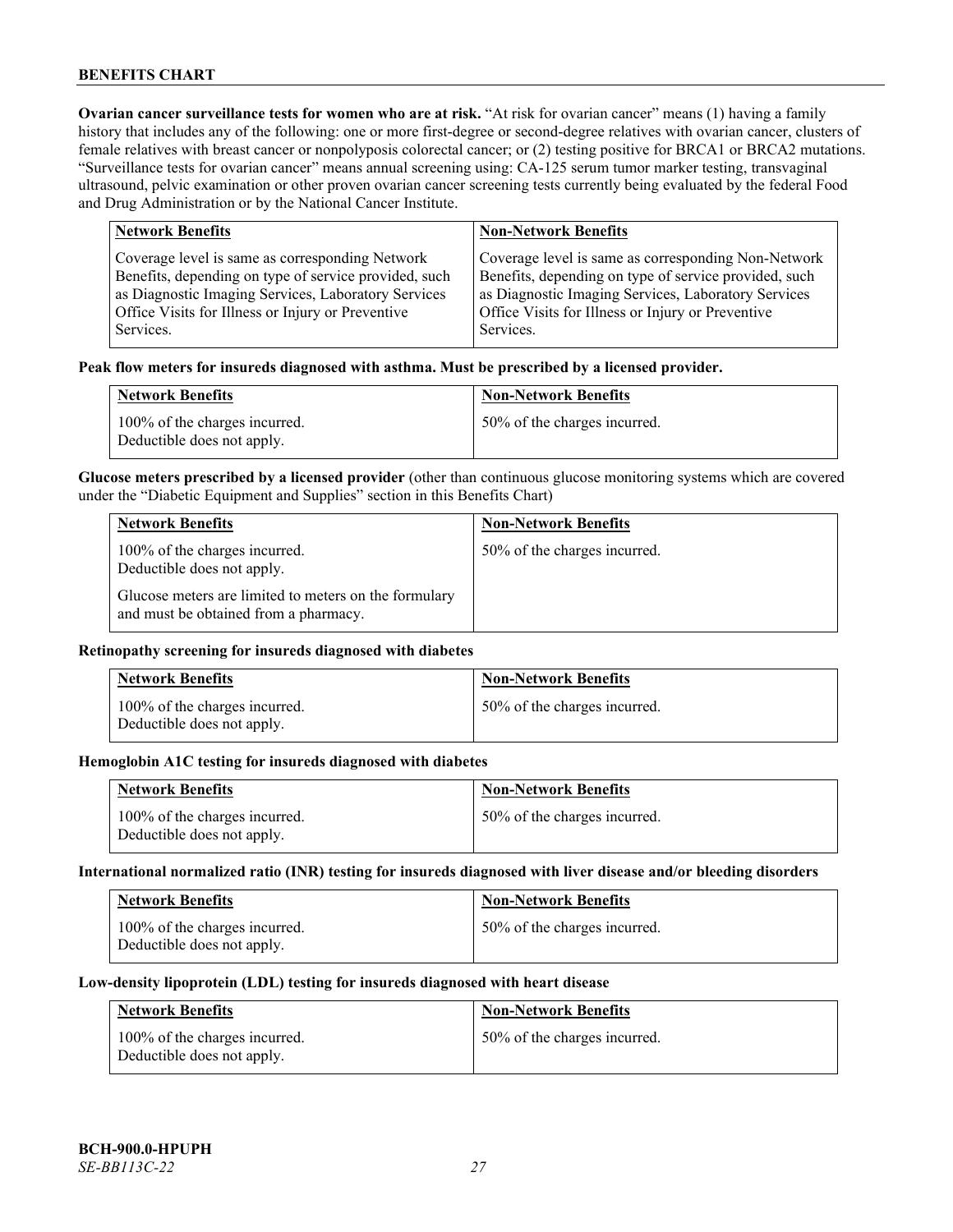### **Limitations:**

• Services are not preventive if received as part of a visit to diagnose, manage or maintain an acute or chronic medical condition, illness or injury. When that occurs, unless otherwise indicated above, standard deductibles, copayments or coinsurance apply.

#### **Not Covered:**

See "Services Not Covered" in the Group Certificate.

# **TELEHEALTH/TELEMEDICINE SERVICES**

#### **Definitions:**

**Telehealth, telemedicine, or virtual care.** This is a means of communication between a health care professional and a patient. This includes the use of secure electronic information, imaging, and communication technologies, including:

- interactive audio or audio-video
- interactive audio with store-and-forward technology
- chat-based and email-based systems
- physician-to-physician consultation
- patient education
- data transmission
- data interpretation
- digital diagnostics (algorithm-enabled diagnostic support)
- digital therapeutics (the use of personal health devices and sensors, either alone or in combination with conventional drug therapies, for disease prevention and management)

#### Services can be delivered:

Synchronously: the patient and health care professional are engaging with one another at the same time; or Asynchronously: the patient and health care professional engage with each other at different points in time.

**Telephone visits.** Live, synchronous, interactive encounters over the telephone between a patient and a healthcare provider.

**E-visit or chat-based visits.** Asynchronous online or mobile app encounters to discuss a patient's personal health information, vital signs, and other physiologic data or diagnostic images. The healthcare provider reviews and delivers a consultation, diagnosis, prescription or treatment plan after reviewing the patient's visit information.

**UnityPoint Health Virtual Care:** This is a virtual consult that you may use to receive a diagnosis and treatment for a variety of medical issues through secure video on your computer or phone. You may access the Virtual Care website at [unitypointvirtualcare.org.](https://unitypointvirtualcare.org/landing.htm)

**Virtuwell®.** This is an online service for you to receive a diagnosis and treatment for certain conditions, such as a cold, flu, ear pain and sinus infections. You may access the Virtuwell website at [Virtuwell.com.](https://www.virtuwell.com/)

**Video visits.** Live, synchronous, interactive encounters using secure web-based video between a patient and a healthcare provider.

#### **Covered Services:**

The Plan covers the following methods of receiving care for services that would be eligible under the Plan if the service were provided in person.

#### **Scheduled telephone visits**

| <b>Network Benefits</b>       | <b>Non-Network Benefits</b>  |
|-------------------------------|------------------------------|
| 100% of the charges incurred. | 50% of the charges incurred. |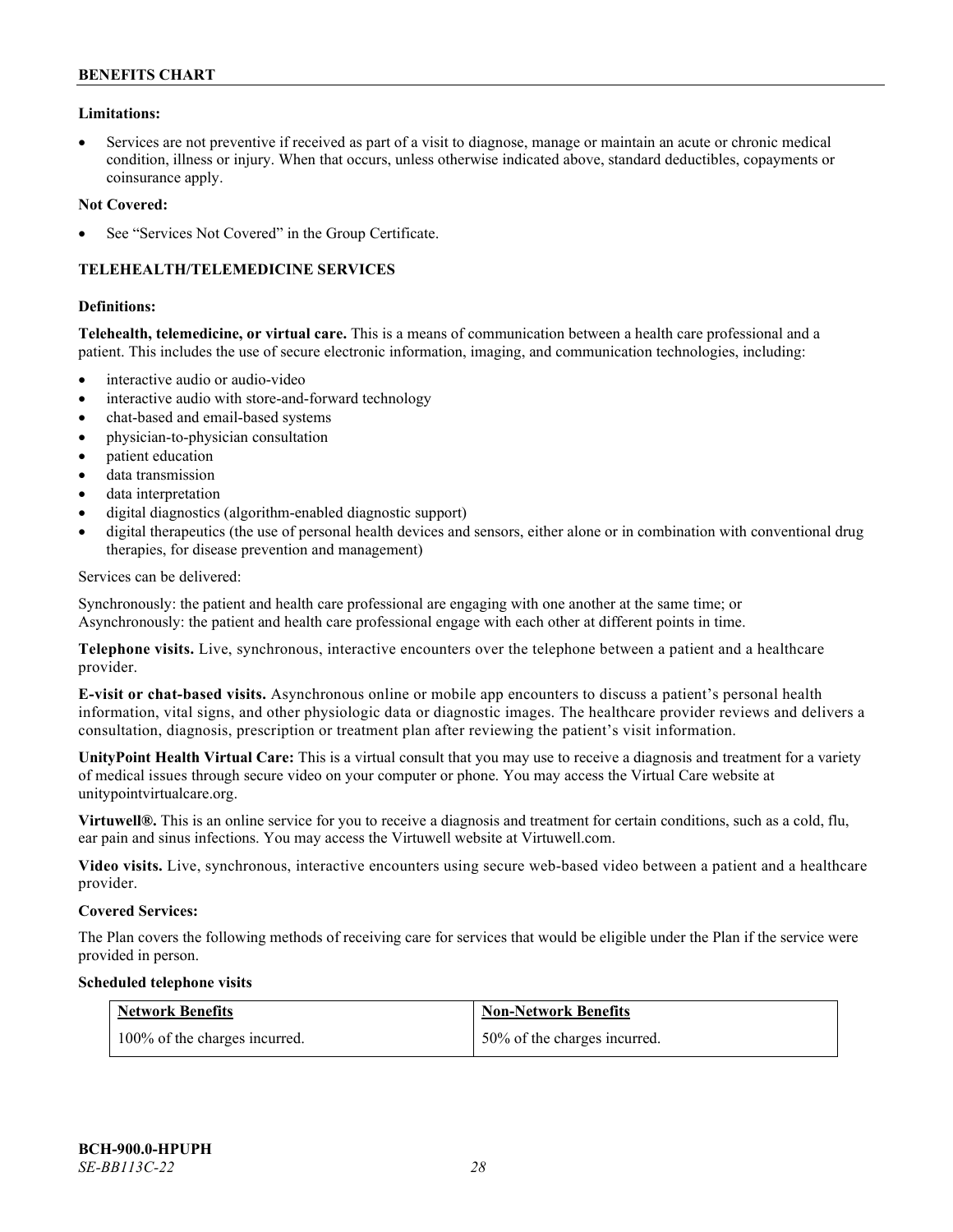# **E-visits**

#### **UnityPoint Health Virtual Care – available at [unitypointvirtualcare.org](http://www.unitypointvirtualcare.org/)**

| <b>Network Benefits</b>       | Non-Network Benefits |
|-------------------------------|----------------------|
| 100% of the charges incurred. | Not applicable.      |

#### **Access to online care through Virtuwell at [Virtuwell.com](http://www.virtuwell.com/)**

| <b>Network Benefits</b>       | Non-Network Benefits |
|-------------------------------|----------------------|
| 100% of the charges incurred. | Not applicable.      |

### **All other e-visits**

| <b>Network Benefits</b>       | Non-Network Benefits         |
|-------------------------------|------------------------------|
| 100% of the charges incurred. | 50% of the charges incurred. |

### **Video visits**

| <b>Network Benefits</b>                                 | <b>Non-Network Benefits</b>                           |
|---------------------------------------------------------|-------------------------------------------------------|
| Coverage level is same as corresponding network         | Coverage level is same as corresponding Non-Network   |
| benefit, depending on type of service provided, such as | Benefits, depending on type of service provided, such |
| Office Visits for Illness or Injury, Inpatient or       | as Office Visits for Illness or Injury, Inpatient or  |
| Outpatient Hospital Services.                           | Outpatient Hospital Services.                         |

### **Not Covered:**

See "Services Not Covered" in the Group Certificate.

# **TRANSPLANT SERVICES**

# **Applicable definitions:**

**Autologous.** This is when the source of cells is from the individual's own marrow or stem cells.

**Allogeneic.** This is when the source of cells is from a related or unrelated donor's marrow or stem cells.

**Autologous bone marrow transplant.** This is when the bone marrow is harvested from the individual and stored. The patient undergoes treatment which includes tumor ablation with high-dose chemotherapy and/or radiation. The bone marrow is reinfused (transplanted).

**Allogeneic bone marrow transplant.** This is when the bone marrow is harvested from the related or unrelated donor and stored. The patient undergoes treatment which includes tumor ablation with high-dose chemotherapy and/or radiation. The bone marrow is reinfused (transplanted).

**Autologous/allogeneic stem cell support.** This is a treatment process that includes stem cell harvest from either bone marrow or peripheral blood, tumor ablation with high-dose chemotherapy and/or radiation, stem cell reinfusion, and related care. Autologous/allogeneic bone marrow transplantation and high dose chemotherapy with peripheral stem cell rescue/support are considered to be autologous/allogeneic stem cell support.

**Designated transplant center.** This is any health care provider, group or association of health care providers designated by us to provide services, supplies or drugs for specified transplants for our insureds.

**Transplant services.** This is transplantation (including retransplants) of the human organs or tissue listed below, including all related post-surgical treatment, follow-up care and drugs and multiple transplants for a related cause. Transplant services do not include other organ or tissue transplants or surgical implantation of mechanical devices functioning as a human organ, except surgical implantation of an FDA approved ventricular assist device (VAD) or total artificial heart, functioning as a temporary bridge to heart transplantation.

Prior authorization is required prior to consultation to support coordination of care and benefits.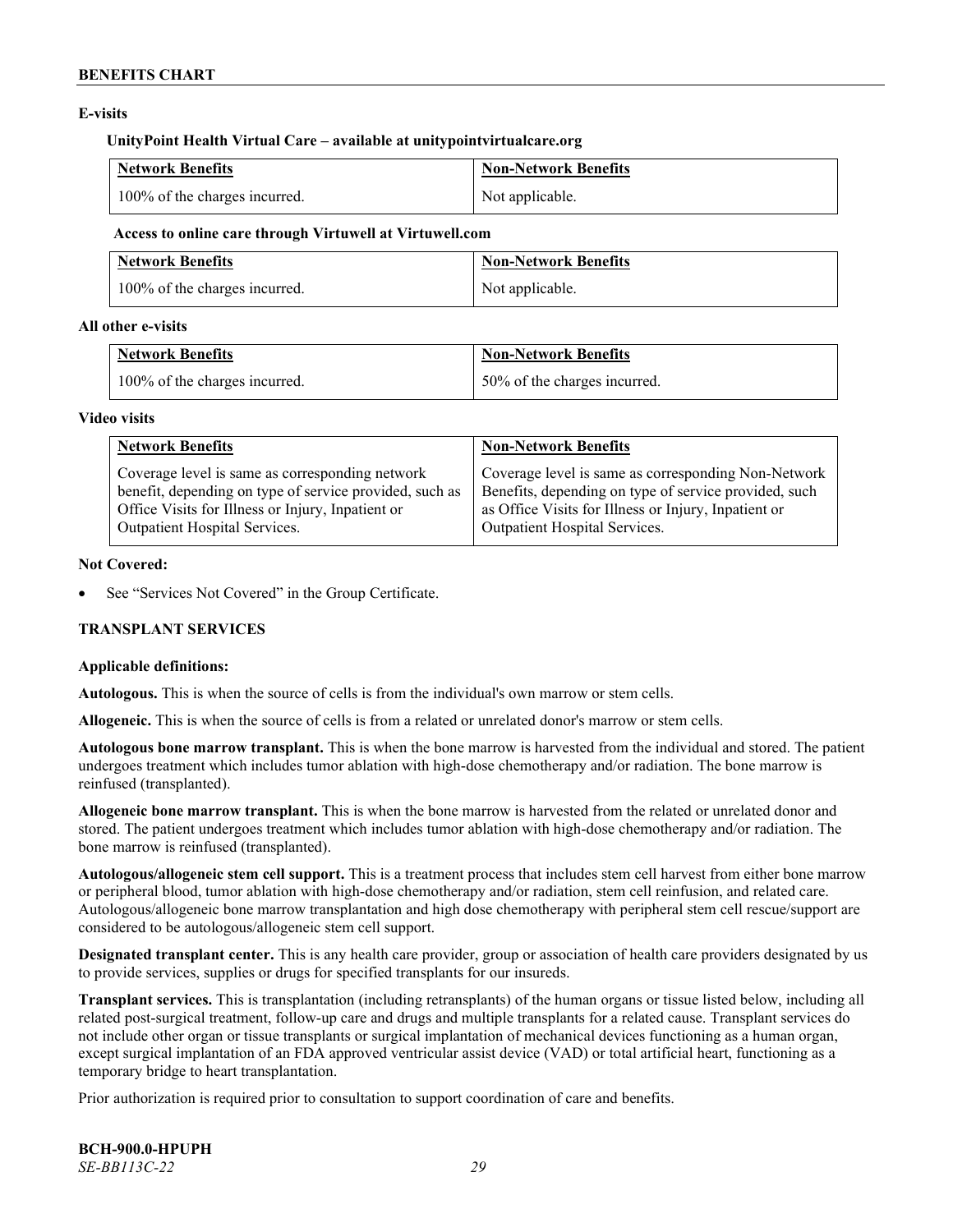# **Covered Services:**

We cover eligible transplant services (as defined above) while you are covered under this Benefits Chart. Transplants that will be considered for coverage are limited to the following:

- Kidney transplants for end-stage disease.
- Cornea transplants for end-stage disease.
- Heart transplants for end-stage disease.
- Lung transplants or heart/lung transplants for: (1) primary pulmonary hypertension; (2) Eisenmenger's syndrome; (3) endstage pulmonary fibrosis; (4) alpha 1 antitrypsin disease; (5) cystic fibrosis; and (6) emphysema.
- Liver transplants for: (1) biliary atresia in children; (2) primary biliary cirrhosis; (3) post-acute viral infection (including hepatitis A, hepatitis B antigen e negative and hepatitis C) causing acute atrophy or post-necrotic cirrhosis; (4) primary sclerosing cholangitis; (5) alcoholic cirrhosis; and (6) hepatocellular carcinoma.
- Allogeneic bone marrow transplants or peripheral stem cell support associated with high dose chemotherapy for: (1) acute myelogenous leukemia; (2) acute lymphocytic leukemia; (3) chronic myelogenous leukemia; (4) severe combined immunodeficiency disease; (5) Wiskott-Aldrich syndrome; (6) aplastic anemia; (7) sickle cell anemia; (8) non-relapsed or relapsed non-Hodgkin's lymphoma; (9) multiple myeloma; and (10) testicular cancer.
- Autologous bone marrow transplants or peripheral stem cell support associated with high-dose chemotherapy for: (1) acute leukemias; (2) non-Hodgkin's lymphoma; (3) Hodgkin's disease; (4) Burkitt's lymphoma; (5) neuroblastoma; (6) multiple myeloma; (7) chronic myelogenous leukemia; and (8) non-relapsed non-Hodgkin's lymphoma.
- Pancreas transplants for simultaneous pancreas-kidney transplants for diabetes, pancreas after kidney, living related segmental simultaneous pancreas kidney transplantation and pancreas transplant alone.

To receive Network Benefits, charges for transplant services must be incurred at a designated transplant center.

The transplant-related treatment provided, including expenses incurred for directly related donor services, shall be subject to and in accordance with the provisions, limitations, maximums and other terms of this Benefits Chart.

Medical and hospital expenses of the donor are covered only when the recipient is an insured and the transplant and directly related donor expenses have been prior authorized for coverage. Treatment of medical complications that may occur to the donor are not covered. Donors are not considered insureds, and are therefore not eligible for the rights afforded to insureds under the Group Certificate.

The list of eligible transplant services and coverage determinations are based on established medical policies, which are subject to periodic review and modifications by the medical director

| <b>Network Benefits</b>                          | <b>Non-Network Benefits</b>                          |  |
|--------------------------------------------------|------------------------------------------------------|--|
| See Network Inpatient Hospital Services benefit. | See Non-Network Inpatient Hospital Services benefit. |  |